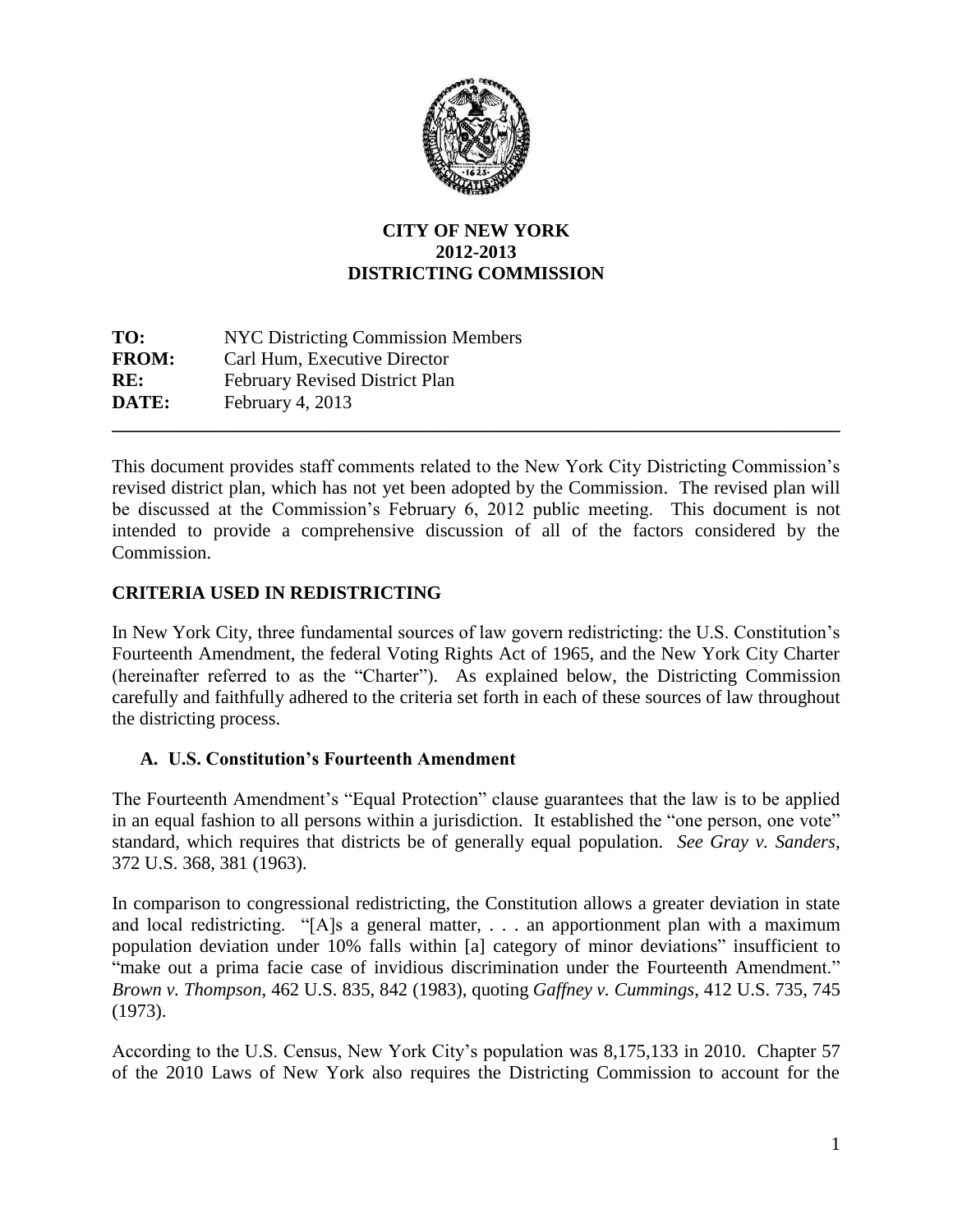reapportionment of New York State's prisoner population, which totaled 21,082 in 2010. Divided among the 51 New York City Council Districts, the ideal district population is 160,710 after adjusting for the prisoner population.

The Districting Commission, in balancing Charter districting criteria and federal constitutional and Voting Rights Act requirements, is able to successfully maintain the population size of all districts within the 10% of overall population deviation allowed under the Charter. NYC Charter  $§ 52(1)(a).$ 

## **B. Voting Rights Act of 1965 – (Sections 2 and 5)**

### **a. Section 2**

The next fundamental source of law that governs redistricting is the federal Voting Rights Act of 1965, and in particular, Sections 2 and 5 of the Act. 42 U.S.C. § 1973, *et seq.* Section 2 of the Act applies to all jurisdictions in the United States, and prohibits, among other things, redistricting that discriminates on the basis of race, color, or membership in a language minority group. *See* 42 U.S.C. § 1973a. In general, Section 2 prohibits "minority vote dilution," which is the minimization or cancelling out of minority voting strength in favor of that of non-minorities.

With the legal framework of Section 2 of the Voting Rights Act in mind, the Commission evaluated areas of New York City where a geographically compact concentration of a minority group could form a majority in a district, determined whether Section 2 required such a district, and drew or maintained such districts where applicable. As a result, the revised plan has a total of 35 Council districts in which protected racial and language minority groups represent an overall majority of the total population in the district. By comparison, the 2003 districting plan had a total of 30 such districts.

# **b. Section 5**

Section 5 of the Voting Rights Act, which applies to certain jurisdictions identified within the Act, shifts the burden to state and local governments to demonstrate that changes in voting procedures (such as redistricting plans) are non-discriminatory. *See* 42 U.S.C. § 1973c. In New York City, there are three covered jurisdictions — New York County, Bronx County, and Kings County. With regard to redistricting plans, Section 5 focuses on whether council districts "protect the ability" of minority citizens to "elect their preferred candidates of choice."<sup>1</sup>

The test for whether that ability is protected under a particular redistricting plan relies on two prongs—whether the plan has a "discriminatory purpose" or a "discriminatory effect." The "discriminatory effect" prong is a test for "retrogression," that is, whether there would be a worsening of the position of minority voters when compared to the districts as they are currently drawn. The "discriminatory purpose" prong considers whether the plan was intentionally drawn to discriminate against minority voters.

 $\overline{\phantom{a}}$ <sup>1</sup> Note that minority voters' "candidates of choice" can include candidates of any race or ethnicity—the term is not limited to candidates of the same race or ethnicity as that of the minority group within a district.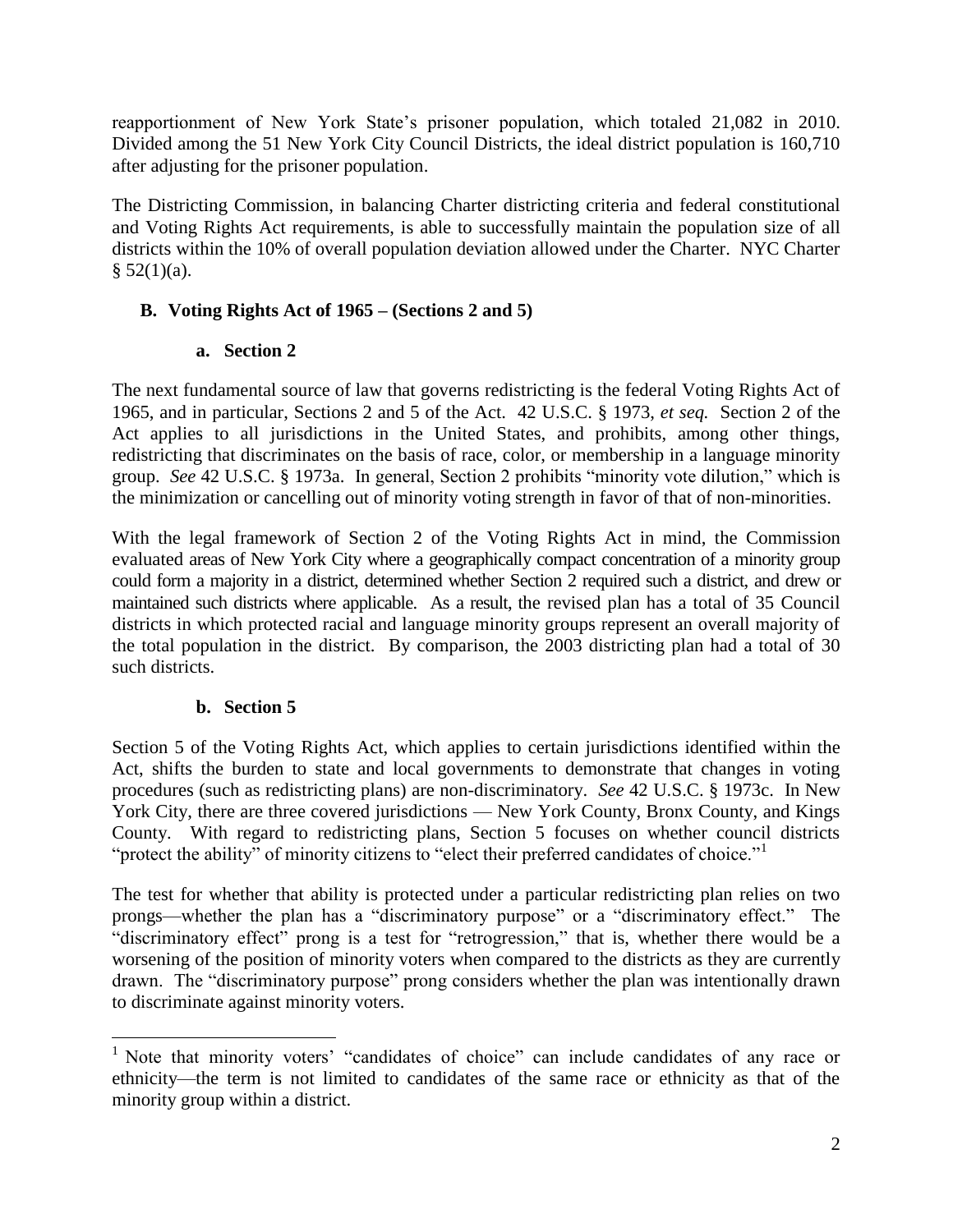In light of Section 5, the Districting Commission drew districts, pursuant to the Chartermandated criteria, that protect minority voting strength and which do not diminish the ability of minority voters in the City to elect their preferred candidates. The Commission was successful in doing so—the revised plan not only maintains the same number of districts, 19, that provide minority voters with the ability to elect candidates of choice, but also offers an additional "opportunity to elect" district, District 46 in Brooklyn. Dr. Lisa Handley, a nationallyrecognized expert on redistricting and voting rights (who has advised, among others, the United States Department of Justice on such matters) was retained by the Districting Commission to help ensure compliance with these requirements, and Dr. Handley has opined that the revised plan fully complies with Section 5 of the Voting Rights Act.

# **c. New York City Charter**

The final fundamental source of law for the redistricting process is Section 52 of the New York City Charter. Section 52 sets forth a number of criteria that the Districting Commission is to apply "to the maximum extent practicable," and in the priority of the order that they are listed, when drawing the new lines. As explained below, the Commission has carefully and faithfully adhered to the Charter criteria throughout the line-drawing process.

## **i. Population Size**

The first factor is that the difference in population between the least populous district and the most populous district be no more than 10% of the average district size. NYC Charter § 52(1)(a). Under this criterion, the most populous district should contain no greater than 16,071 more residents than the least populous district for this redistricting cycle.<sup>2</sup> As mentioned above, the Districting Commission is able to successfully maintain the population size of each district within this range. The most populous district, District 3 in New York County, has a population of 168,556, and the least populous district, District 23 in Queens County, has a population of 152,767.

## **ii. Fair and Effective Representation of Racial and Voting Minority Groups**

The second factor is that the plan should ensure "the fair and effective representation of racial and minority groups in New York City which are protected by the United States voting rights act." NYC Charter § 52(1)(b). This factor essentially requires compliance with the Voting Rights Act, as it is described above. As set forth above, the Districting Commission's revised plan complies with Sections 2 and 5 of the Voting Rights Act.

# **iii. Keeping Neighborhoods and Communities of Interest Intact**

The third factor in the Charter is that district lines "keep intact neighborhoods and communities with established ties of common interest and association, whether historical, racial, economic, ethnic, religious or other." NYC Charter § 52(1)(c). The Commission considered a wealth of

 $\overline{\phantom{a}}$  $2^2$  As set forth above, the ideal district population, based on the 2010 Census data (adjusted to account for prisoner population), is 160,710.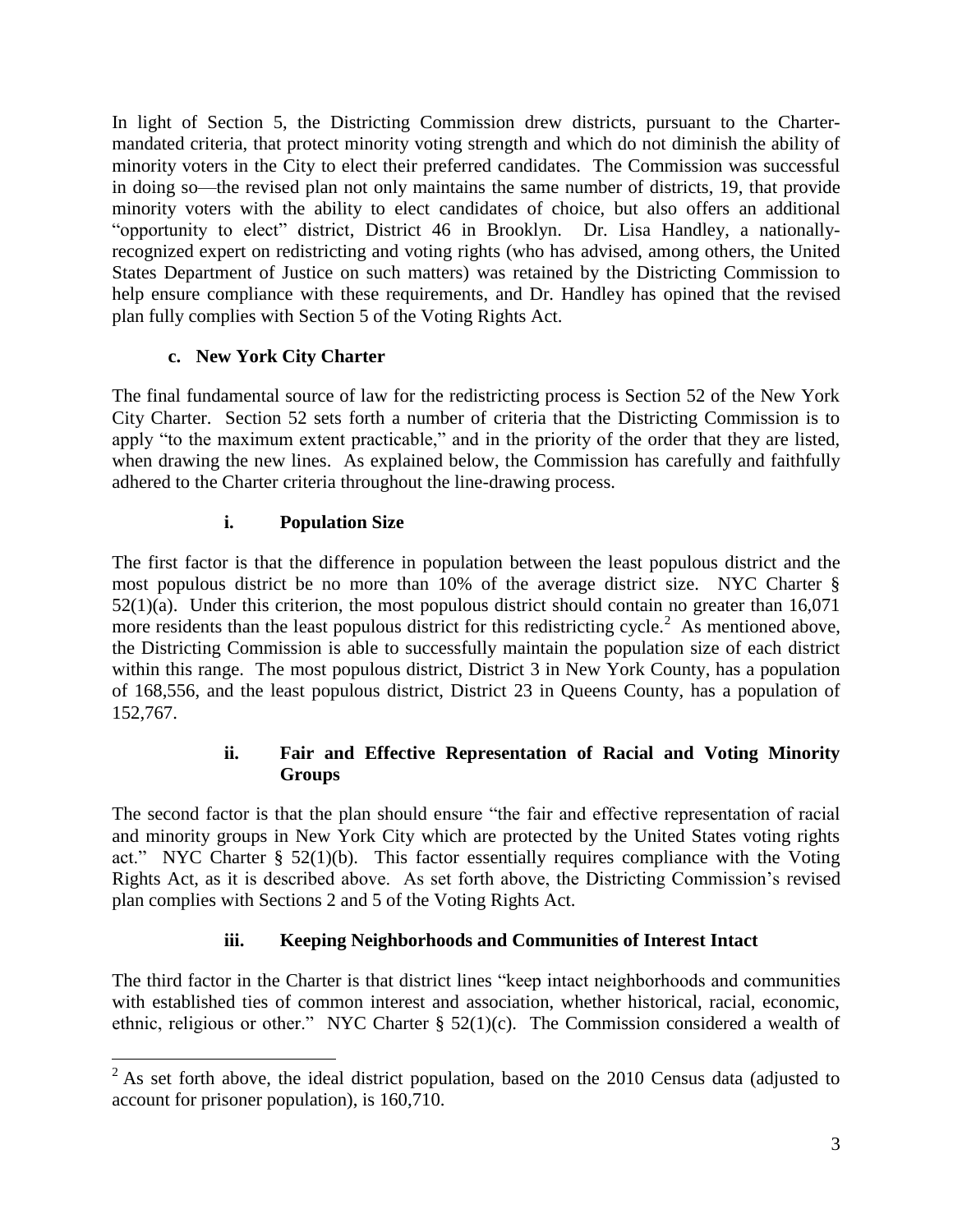information related to neighborhoods and "communities of interest" in New York City, including, but not limited to, past district boundaries, New York City Department of City Planning data, information from community and voting rights advocates, and the expertise of individual Commissioners. This information was supplemented with the testimony and commentary of thousands of individuals who provided oral and written submissions informing the Commission about neighborhoods and communities of interest throughout the five counties. Additionally, Dr. John Mollenkopf, Director of the Center of Urban Research and expert on New York City neighborhoods, provided a detailed presentation to the Commission about neighborhoods and communities of interest in New York City as part of the Commission's multifaceted training series for Commission members.

The Commission took these various sources of information into account, and the revised plan minimizes the division of neighborhoods and communities of interest to the maximum extent practicable. In accomplishing the goal of minimizing fragmentation, the Commission used a district-by-district approach and attempted to employ methods that would minimize the division of neighborhoods and local communities of interest. When other higher-priority districting criteria could not be satisfied while keeping neighborhoods and communities of interest intact, the Commission chose the configuration that best balanced the conflicting interests.

# **iv. Additional Charter Criteria**

The remaining factors, in decreasing order of priority, include: (a) that districts should be compact (no more than twice as long as they are wide); (b) that districts should not cross borough lines; (c) that districts should not be drawn for the purpose of separating geographic concentrations of voters enrolled in the same political party; and (d) that districts should have standard "shapes" and that the plan as a whole should contain districts that are as compact as possible. NYC Charter  $\S 52(1)(d)-(g)$ . These criteria may be subordinated to the other, higherpriority Charter criteria.

Finally, there are two additional mandatory requirements in Section 52 of the Charter. First, districts must be contiguous, meaning that different parts of the same district must be connected in some way—whether by land, bridge, tunnel, tramway or regular ferry service. NYC Charter § 52(2). Second, if compliance with the Charter's districting criteria results in a plan where districts must cross borough lines to satisfy higher-priority Charter criteria, the Charter mandates that no more than one district may span a particular pair of boroughs. NYC Charter § 52(3).

The Commission applied these remaining Charter criteria to the maximum extent practicable. In accordance with NYC Charter § 52, all districts are reasonably compact and all are contiguous. Additionally, the Commission examined election data in an effort to ensure that districts do not separate geographic concentrations of voters enrolled in the same political party. The revised plan includes three pre-existing inter-borough districts, Districts 8, 22 and 34, which were drawn to ensure compliance with either the "one person, one vote" requirement or the Charter contiguity requirement. District 8 spans the Bronx and Manhattan, District 22 spans Queens and the Bronx, and District 34 spans Brooklyn and Queens.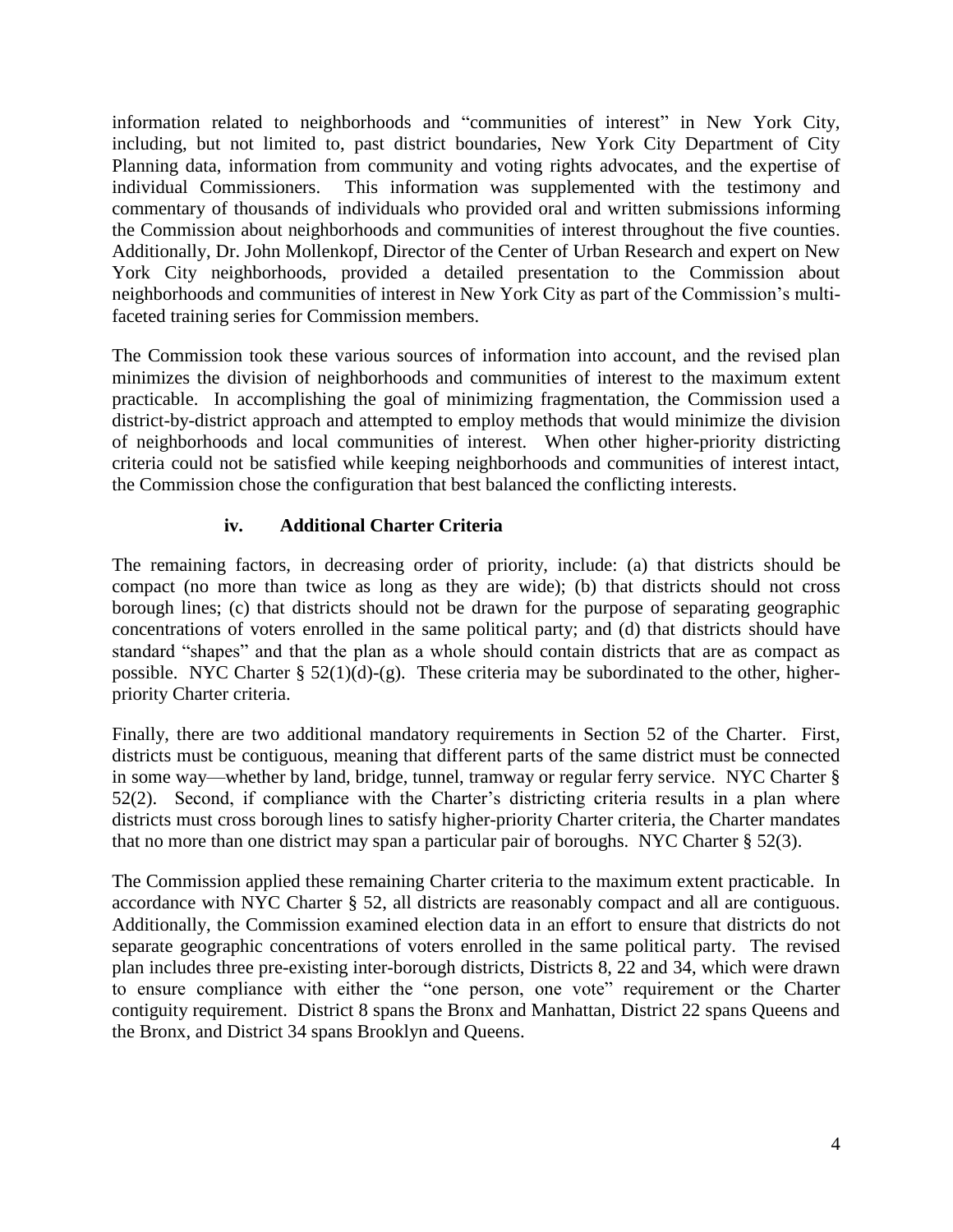### **DETAILS ABOUT THE DISTRICTS**

Set forth below is a discussion of each of the proposed New York City Council districts, beginning with an overview of New York City, each of the five boroughs, and including a summary of the major issues and factors affecting the composition of each district.

## **A. New York City Overview**

The 2010 Census showed that New York City experienced significant demographical changes in the last decade. The City's population increased by 167,000 people, or 2%, to 8,175,133. Although there was an overall increase in population, there were significant population shifts between neighborhoods. Notwithstanding that there are allegations of an undercount of New York City's population by the Census Bureau, the New York City Charter requires that the district plan be drawn with figures from the most recent United States Census. NYC Charter § 52(a).

The racial and ethnic makeup of New York City residents also shifted. Across New York City, non-Hispanic White population decreased by 3%, however, this same population increased in Brooklyn and Manhattan by 4.5% and 8.2% respectively. The Black<sup>3</sup> population also decreased by 5% citywide, while traditional strongholds of Black population in Brooklyn and Manhattan lost population at a rate greater than the citywide rate. By contrast, the Hispanic population increased by 8%. Most notably, the Asian population exceeded one million for the first time, increasing by about 32%.

## **B. County Overview**

### **a. New York County Overview**

Manhattan's population increased by approximately 3% to 1,585,873 residents. While there was significant growth in downtown Manhattan, notably Districts 1 and 2, that growth was offset by population losses in Districts 7 and 10. Overall, the borough experienced an 8% increase in the non-Hispanic White population. The Asian population increased by 24%. Hispanic population declined slightly at 3%. Significantly, Manhattan had the largest proportion of Black population decline in the City at almost 13%, primarily in northern Manhattan and Central Harlem.

### **b. Bronx County Overview**

The Bronx's population increased by approximately 4% to 1,385,108 residents. Approximately 53% of the Bronx population is Hispanic, reflecting a 15% growth rate in the last decade. The non-Hispanic White population decreased by 22%. The Black population remained stable and the Asian population increased by 23%. Overall, Hispanics are replacing the non-Hispanic

<sup>&</sup>lt;sup>3</sup> In the 2010 Census, "Black or African American" referred to a person having origins in any of the Black racial groups of Africa. The Black racial category includes people who marked the "Black, African Am., or Negro" checkbox on the Census form. It also includes Census respondents who reported entries such as African American; Sub-Saharan African entries, such as Kenyan and Nigerian; and Afro-Caribbean entries, such as Haitian and Jamaican.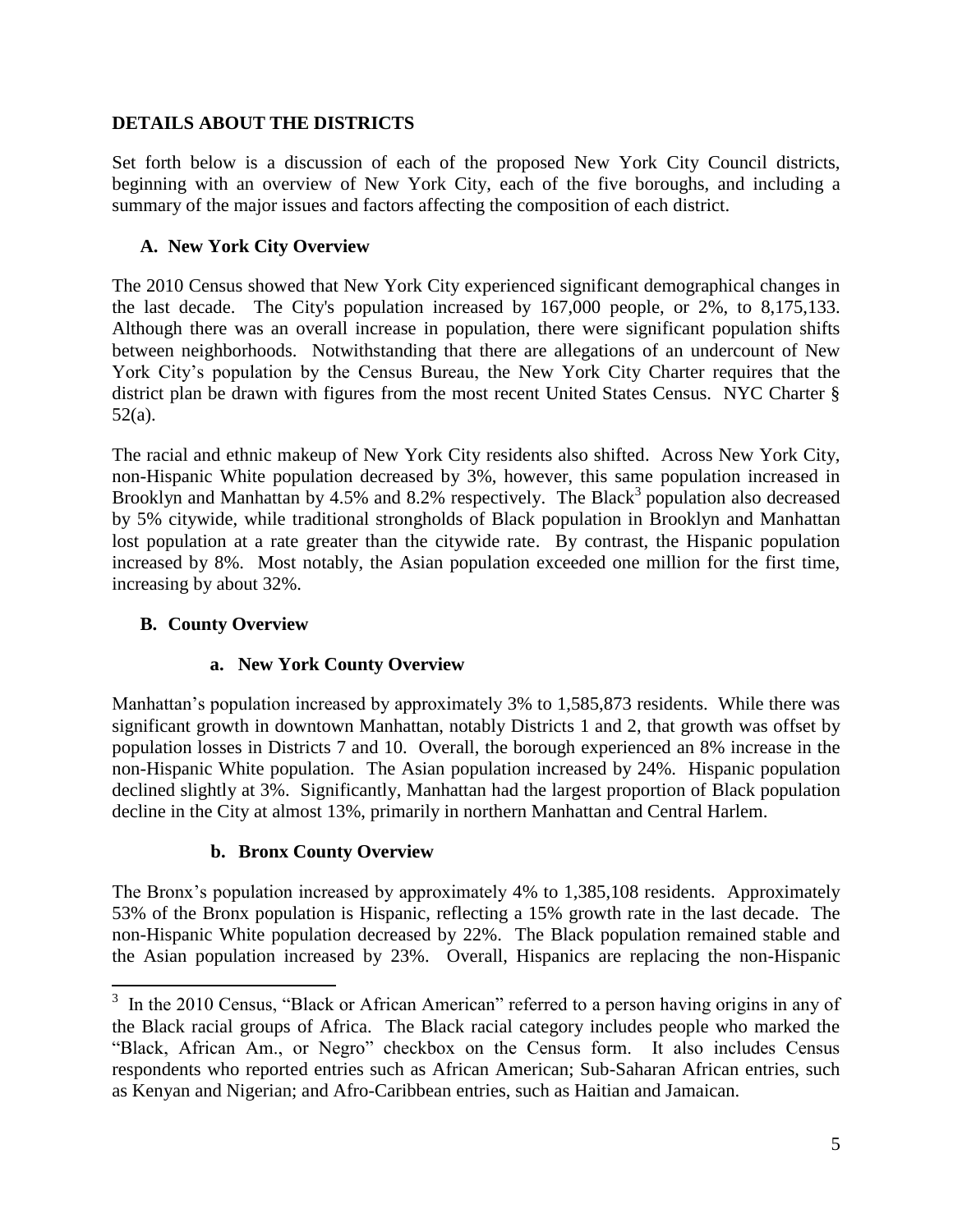White population in the northern, northwestern, and eastern portions of the borough. The population increase was most notable in Districts 16 and 17 in the South Bronx. Despite public requests that the Commission draw 9 fully-contained districts in the Bronx, the borough's population cannot sustain 9 districts. Based on the ideal population size of 160,710 residents per district, the population of Bronx County would support 8.6 ideally-sized districts while the population of New York County would support 9.9 ideally-sized council districts. Drawing 9 Bronx districts is theoretically possible only if nearly all of the Bronx districts are drawn at their lowest allowable population deviation. However, under such a scenario, the Commission would still need to account for the necessity of the Queens-Bronx district due to the configuration of Rikers Island (which is in Bronx County but is only accessible through Queens County), as well as the significant "ripple effects" of requiring either extreme under-population or overpopulation of districts in other boroughs, which could potentially affect the voting power of other New York City residents. In balancing the districting criteria, the Commission's revised plan has approximately 9.5 districts within New York County and 8.5 districts within Bronx County.

## **c. Queens County Overview**

Queens County's population remained stable over the past decade, growing by a mere 0.1%. Nonetheless, the borough continues to be the most diverse borough in the city. Non-Hispanic Whites and Hispanics each account for about 28% of the borough's population, followed by Asians at 23% and Blacks at 18%. The Census data show a 16% decline in non-Hispanic White population and a 31% increase in Asian population. Given the borough's slow growth rate, as compared to the City's overall growth, many districts in the revised plan are less than ideallysized.

# **d. Kings County Overview**

Brooklyn is the most populous borough in the city and grew at a rate of 1.6% to 2,504,700 residents. Black population in the borough declined by approximately 6%. The non-Hispanic White population grew by approximately 5%, while the Hispanic population remained about the same, and the Asian population grew 41%. East New York and Sunset Park in particular gained residents, whereas the Flatbush and East Flatbush neighborhoods lost significant population.

### **e. Richmond County Overview**

Staten Island's population grew the fastest of any borough, at 5.6%. With an additional 25,000 new residents, the borough's population increased to 468,730 residents. This growth allows Staten Island to have three fully-contained Council districts in the revised plan. Virtually every neighborhood on Staten Island increased in population, with Charleston-Richmond Valley and Tottenville experiencing the largest gains. Staten Island is the only borough where the Hispanic and Black populations both increased, by 51% and 12% respectively, most heavily in District 49. There was also a 40% increase in Asian population in Staten Island, though the borough's Asian population is still under 50,000.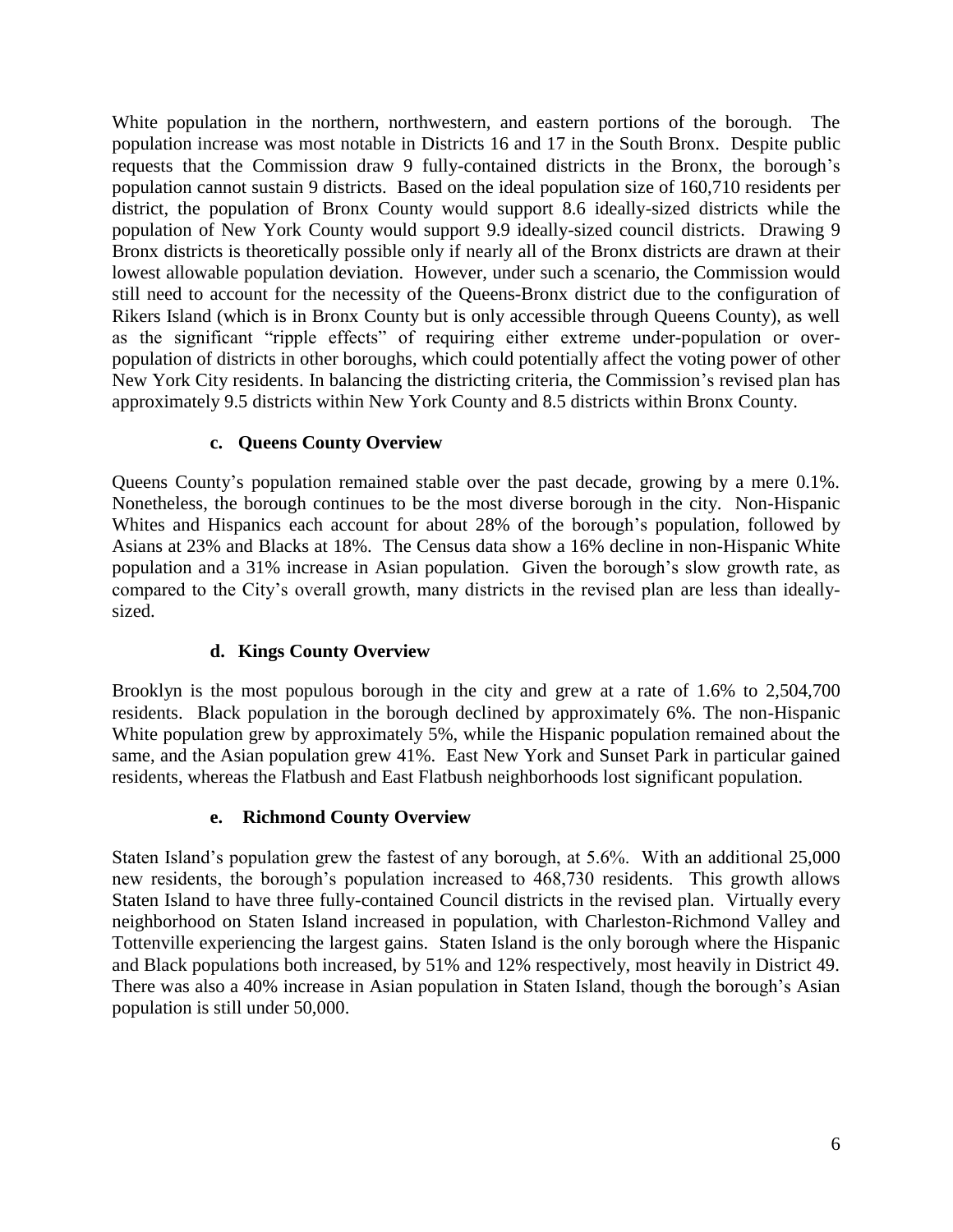### **C. Council District Overview**

### **a. NEW YORK COUNTY**

| ı. | District 1 |
|----|------------|
|----|------------|

| <b>Council District</b> | Total             | <b>Total Voting</b>   | <b>Population</b>      |
|-------------------------|-------------------|-----------------------|------------------------|
|                         | <b>Population</b> | <b>Age Population</b> | Deviation <sup>4</sup> |
|                         | 168,491           | 146,003               | 4.84%                  |

District 1 encompasses Chinatown, Battery Park City, Tribeca, SoHo, the Financial District, Governor's Island, and Greenwich Village. The district's population grew at 13% during the last decade. District 1 retains much of its former shape and is altered at its northern border. In order to keep communities of interest united, the Gouverneur Gardens, a Mitchell-Lama development, was kept intact in District 1.

Although District 1 was not plurality Asian in composition in the 2003 plan, Asian voters were successful in electing their preferred candidate to the City Council in the 2009 primary. Testimony from the Asian American Community Coalition on Redistricting and Democracy ("ACCORD") and other groups indicated a desire to join Lower East Side and Chinatown together in one district to unite socio-economic interests. However, this testimony was counterbalanced by the views expressed by Asian Americans for Equality and the Chinatown Partnership, which expressed that such a configuration could threaten the chances of a minority candidate being elected and urged the Commission to keep the district as currently drawn. In accordance with advice provided by the Commission's legal counsel and the Commission's expert analyst Dr. Handley, the boundaries of District 1 were not significantly altered. The reconfigured District 1 will provide fair and effective representation for racial and voting minority groups within the district and complies with the Voting Rights Act.

| <br>11. | District 2 |
|---------|------------|
|---------|------------|

 $\overline{\phantom{a}}$ 

| <b>Council District</b> | Total             | <b>Total Voting</b>   | <b>Population</b> |
|-------------------------|-------------------|-----------------------|-------------------|
|                         | <b>Population</b> | <b>Age Population</b> | <b>Deviation</b>  |
|                         | 168,334           | 151,832               | 4.74%             |

District 2 includes the Lower East Side, East Village, Gramercy Park, Kips Bay, and Murray Hill. The district's population increased by approximately 5% during the last decade. In accordance with the Charter, several blocks that constitute a community of interest with District 2 between Pitt Street and Norfolk Street, between East Houston and Stanton Street, are added to the district. For the same reason, the Vladeck Houses, a New York City Housing Authority ("NYCHA") development, which had previously been divided between District 1 and 2, is fully united in District 2. District 2's boundaries are largely unchanged, and are mainly influenced by the configuration of District 1, which retained its potential as an "opportunity to elect" district.

<sup>&</sup>lt;sup>4</sup> Population deviation refers to the percent deviation from the ideal district population size.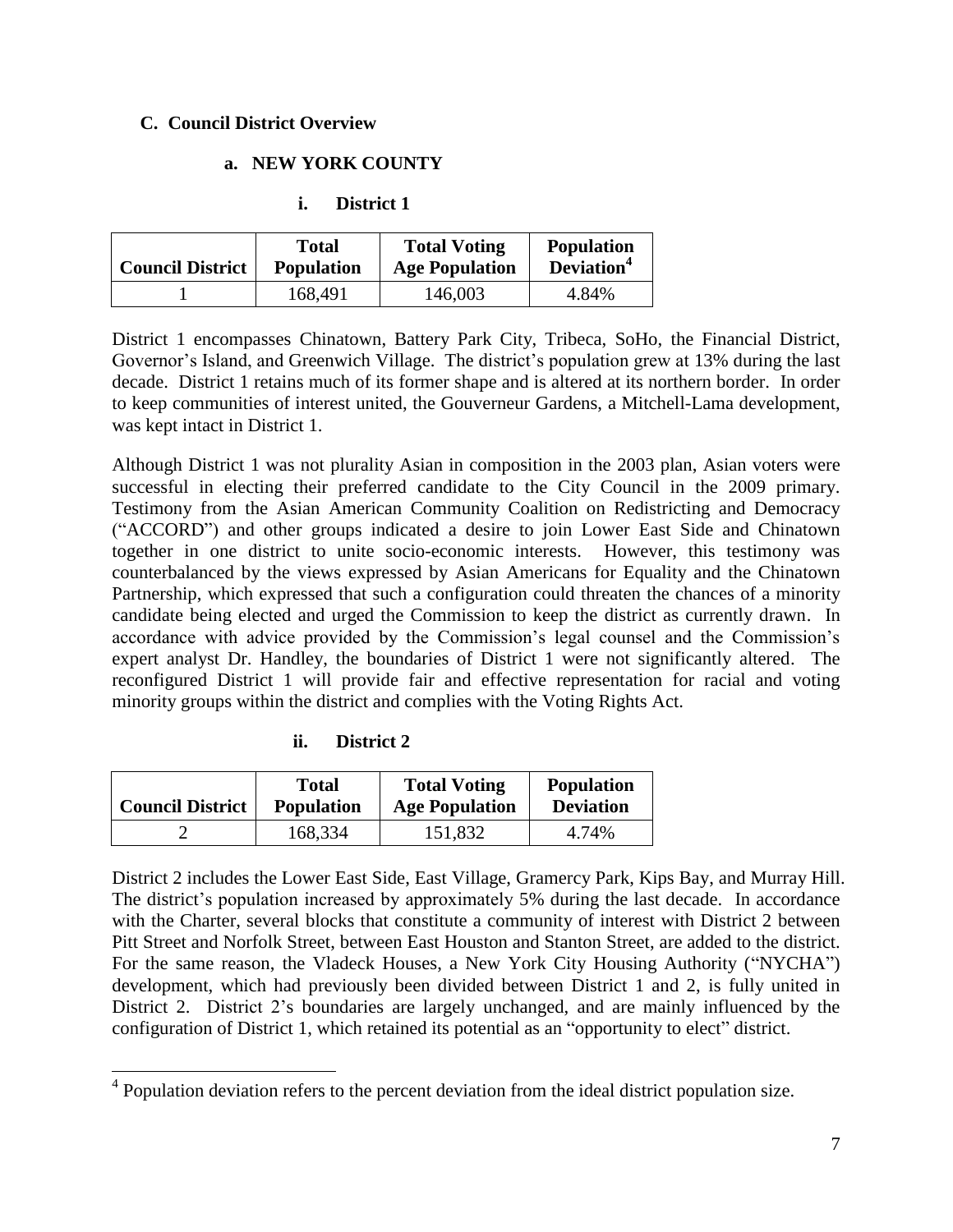| <br>ու. | District 3 |  |
|---------|------------|--|
|---------|------------|--|

| <b>Council District</b> | Total             | <b>Total Voting</b>   | <b>Population</b> |
|-------------------------|-------------------|-----------------------|-------------------|
|                         | <b>Population</b> | <b>Age Population</b> | <b>Deviation</b>  |
|                         | 168,556           | 154,915               | 4.88%             |

District 3 is comprised of the lower west side neighborhoods of West Village, West SoHo, Chelsea, and Hell's Kitchen. Since District 3 was almost 8% above the ideal population size, portions of Murray Hill, the Fashion District, and Midtown are joined in District 4. Consistent with an alternative plan submitted by the good-government organization Common Cause, the district's eastern border is Broadway.

#### **iv. District 4**

| <b>Council District</b> | Total             | <b>Total Voting</b>   | <b>Population</b> |
|-------------------------|-------------------|-----------------------|-------------------|
|                         | <b>Population</b> | <b>Age Population</b> | <b>Deviation</b>  |
|                         | 168,456           | 148,713               | 4.82%             |

District 4 includes Stuyvesant Town, Peter Cooper Village, Murray Hill, Central Park South, and the Upper East Side. The primary factor influencing District 4's configuration is the need to adjust population size to balance the district's loss of population and District 3's relative growth. As a result of this imbalance, District 4 acquires portions of Murray Hill, the Fashion District, and Midtown from District 3. The addition of population on the northern boundary allows District 8 to extend further into the Bronx, which is necessary to achieve more proportionate Council representation for Bronx residents, consistent with the "one person, one vote" Constitutional standard and the New York City Charter.

### **v. District 5**

| <b>Council District</b> | Total             | <b>Total Voting</b>   | <b>Population</b> |
|-------------------------|-------------------|-----------------------|-------------------|
|                         | <b>Population</b> | <b>Age Population</b> | <b>Deviation</b>  |
|                         | 168,413           | 147,385               | 4.79%             |

District 5 consists of Sutton Place, the Upper East Side, Yorkville, and Roosevelt Island. The district expands at its northern boundary up to East  $97<sup>th</sup>$  and  $98<sup>th</sup>$  Street, acquiring population from Districts 4 and 8. As mentioned above, these changes allow District 8 to extend further into the Bronx to achieve Council representation for Bronx residents consistent with legal requirements.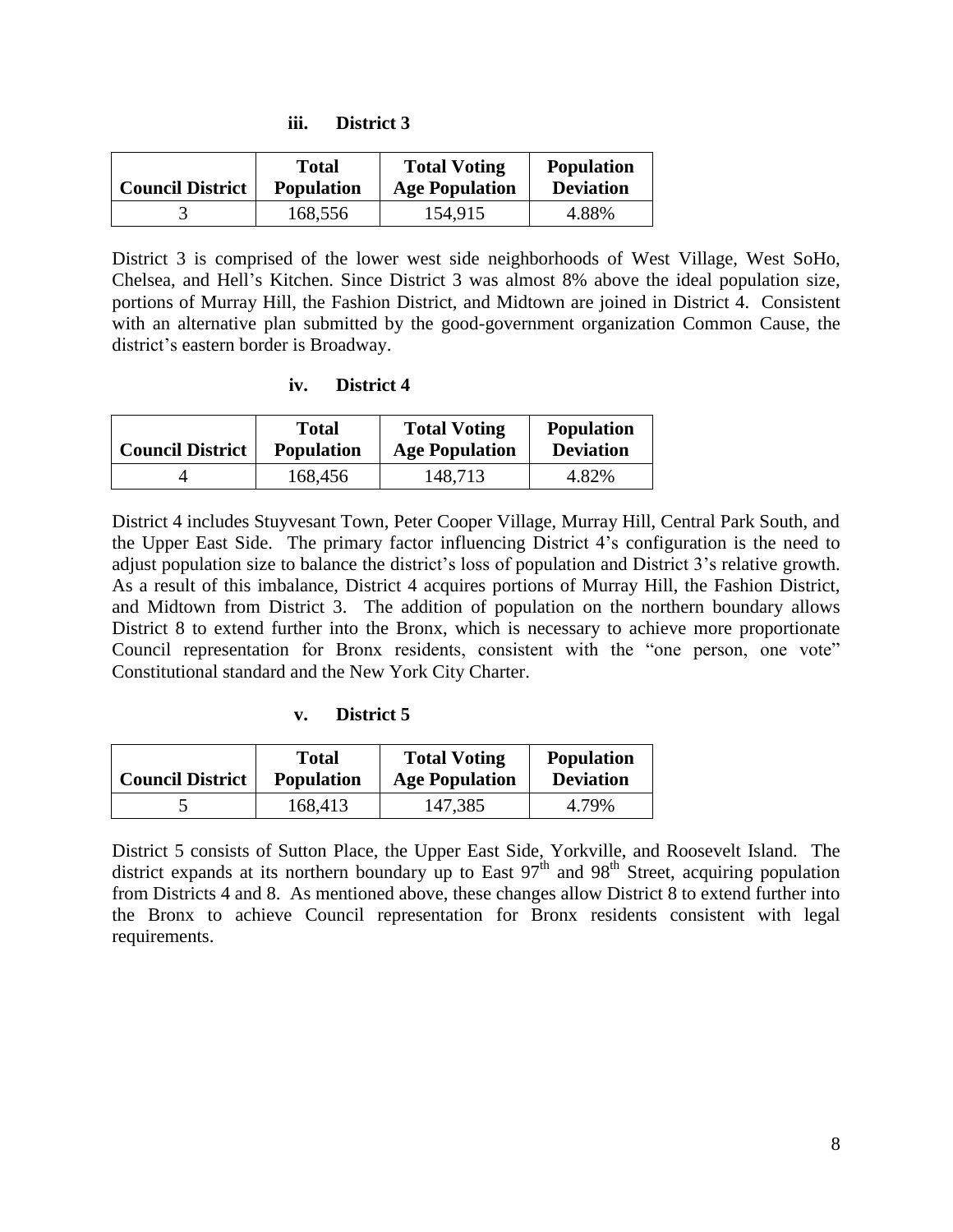| <b>Council District</b> | Total             | <b>Total Voting</b>   | <b>Population</b> |
|-------------------------|-------------------|-----------------------|-------------------|
|                         | <b>Population</b> | <b>Age Population</b> | <b>Deviation</b>  |
|                         | 168,441           | 143,703               | 4.81%             |

**vi. District 6**

District 6 is composed of northern Clinton, the Upper West Side, and Central Park. The changes in District 6 are made to adhere to the Charter's mandate to keep neighborhoods and communities of interest intact. The expansion on the northern border, from  $96<sup>th</sup>$  Street to  $109<sup>th</sup>$ Street between Broadway and the Hudson River, allows Manhattan Valley to be contained in District 7. Two concerns voiced at the public hearings were the communities of interest that exist between the Harborview Terrace and Amsterdam Houses, two NYCHA developments, and a residential building at 10 West End Avenue and the Riverside Center. The revised plan addresses both concerns by including all three housing complexes within District 6.

In addition, in order to remedy the pre-existing conflict with the Charter's "length-times-width" compactness criterion in District 8 that was raised in public testimony, Central Park was moved from District 8 into District 6, creating a compact district that complies with that criterion. Because of the extremely low population of Central Park, this change could be made without offending any of the higher-priority Charter principles.

**vii. District 7**

| <b>Council District</b> | Total             | <b>Total Voting</b>   | <b>Population</b> |
|-------------------------|-------------------|-----------------------|-------------------|
|                         | <b>Population</b> | <b>Age Population</b> | <b>Deviation</b>  |
|                         | 168,453           | 139,642               | 4.82%             |

District 7 consists of Morningside Heights, Manhattanville, Hamilton Heights, and a small portion of Washington Heights. District 7's configuration is largely a result of the drastic loss of population in District 10 and the need to ensure equal representation under the Constitution and Charter. The Commission heard public testimony about the community of interest between West and Upper Harlem, and as a result these areas were united in subsequent versions of the plan. An additional community of interest that the Commission united was that of the Grant Houses, a NYCHA housing development, and Morningside Heights. Lastly, Manhattan Valley, which was split into three districts under the 2003 boundaries, is united in District 7, consistent with a request that was the subject of much public testimony and comment. With the exception of minor modifications, District 7's boundaries largely mirror those proposed by Common Cause's alternative Manhattan plan and encompasses the entirety of Community Board 9.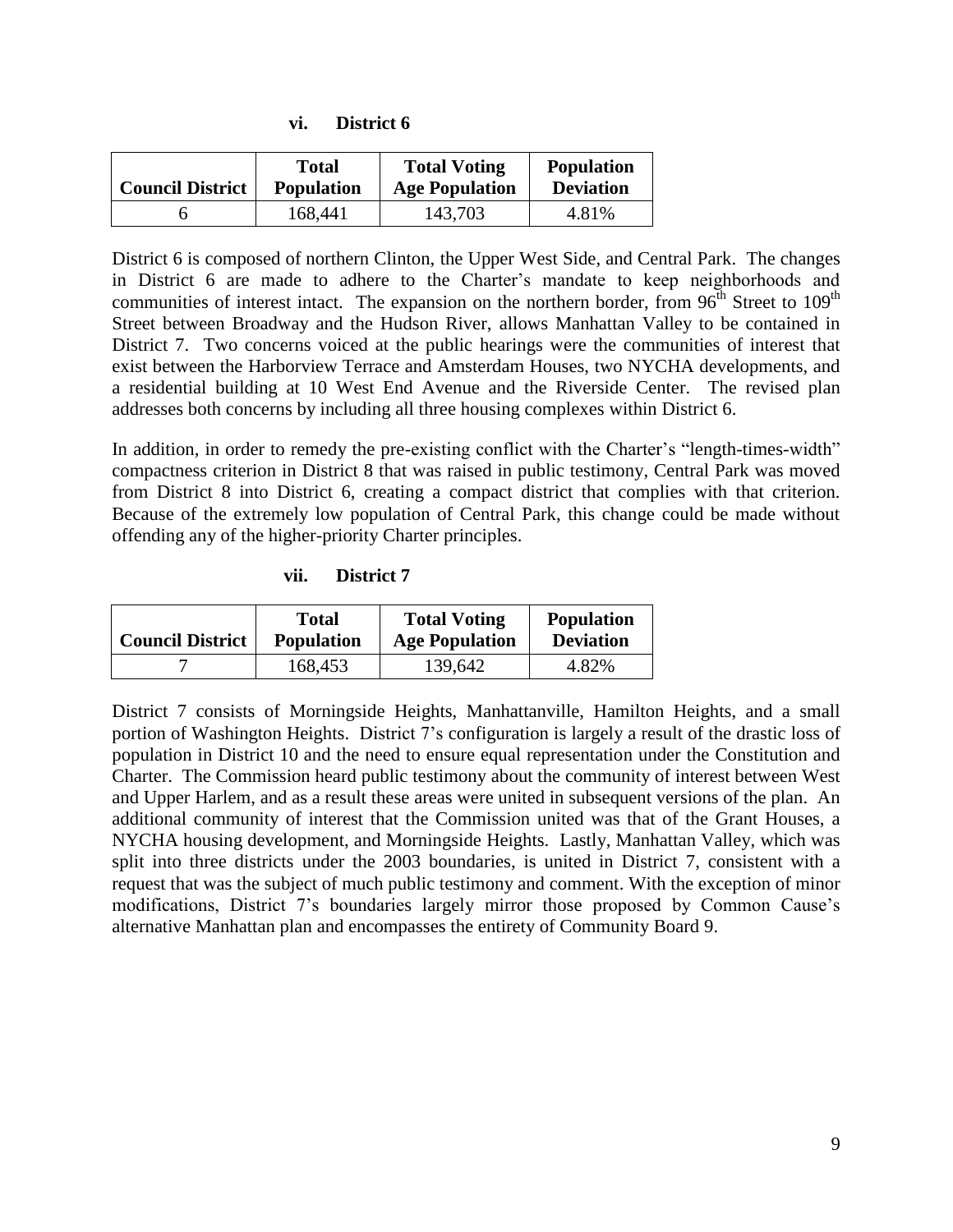| <b>Council District</b> | <b>Total</b><br><b>Population</b> | <b>Total Voting</b><br><b>Age Population</b> | <b>Population</b><br><b>Deviation</b> |
|-------------------------|-----------------------------------|----------------------------------------------|---------------------------------------|
|                         | 168,460                           | 124,348                                      | 4.82%                                 |

**viii. District 8**

District 8 includes East Harlem and Randall's Island in Manhattan, and Mott Haven, Concourse, and Highbridge in the Bronx. Major Charter-related factors influencing the composition of District 8 included the need to provide proportional Council representation to both Manhattan and Bronx residents, to maintain neighborhoods and communities of interest, and to preserve cultural landmarks.

District 8 changes significantly due to extreme population growth in Bronx County. Under the 2003 lines, District 8 is an inter-borough district primarily composed of Manhattan's East Harlem and a small portion of Mott Haven in the Bronx. To ensure that Bronx residents have proportional Council representation, as discussed in the Bronx overview above, District 8 in the revised plan expands within the Bronx by acquiring area from what was District 17 under the 2003 lines.

The Commission's proposed District 8 is also drawn to accommodate many of the community's concerns raised during the Commission's public hearings. In response to public testimony, La Marqueta, El Museo del Barrio, and Mount Sinai Hospital, identified by the public as important institutions and cultural landmarks, are kept within District 8. Randall's Island also remains in District 8, as envisioned by the Common Cause alternative plan and the South Bronx Common Sense Plan submission, and as echoed by many who testified during the Commission's January Bronx hearing. This change was made in response to overwhelming public testimony after Randall's Island had been placed in a Queens district in an earlier draft plan. That preliminary plan also extended District 8 north to the Cross Bronx Expressway. In order to make the district more compact, as requested by the public and consistent with Charter criteria, the Bronx segment contracted south, to encompass the neighborhood of Concourse.

Another challenge confronting the configuration of District 8 is the decline of Hispanic population over the past ten years. Dr. Handley's analysis indicates that the Department of Justice would likely consider District 8 to be a protected Voting Rights Act district under the benchmark (i.e., the 2003) plan. The 2010 Census showed that District 8's Hispanic voting age population percentage had dropped to 47% in the benchmark plan. The changes made by the Commission to District 8 preserve District 8 as an "ability to elect" district, as the boundaries under the revised plan contain a Hispanic voting age population of 63.1%. According to Dr. Handley's analysis, the proposed new District 8 will perform as an "ability to elect" district in compliance with the federal Voting Rights Act. Although this district as configured under the 2003 lines did not elect the candidate of choice of Hispanic voters in the 2009 City Council primary, it is expected that Hispanic voters will be able to elect their preferred candidate in the new District 8, according to Dr. Handley's expert analysis.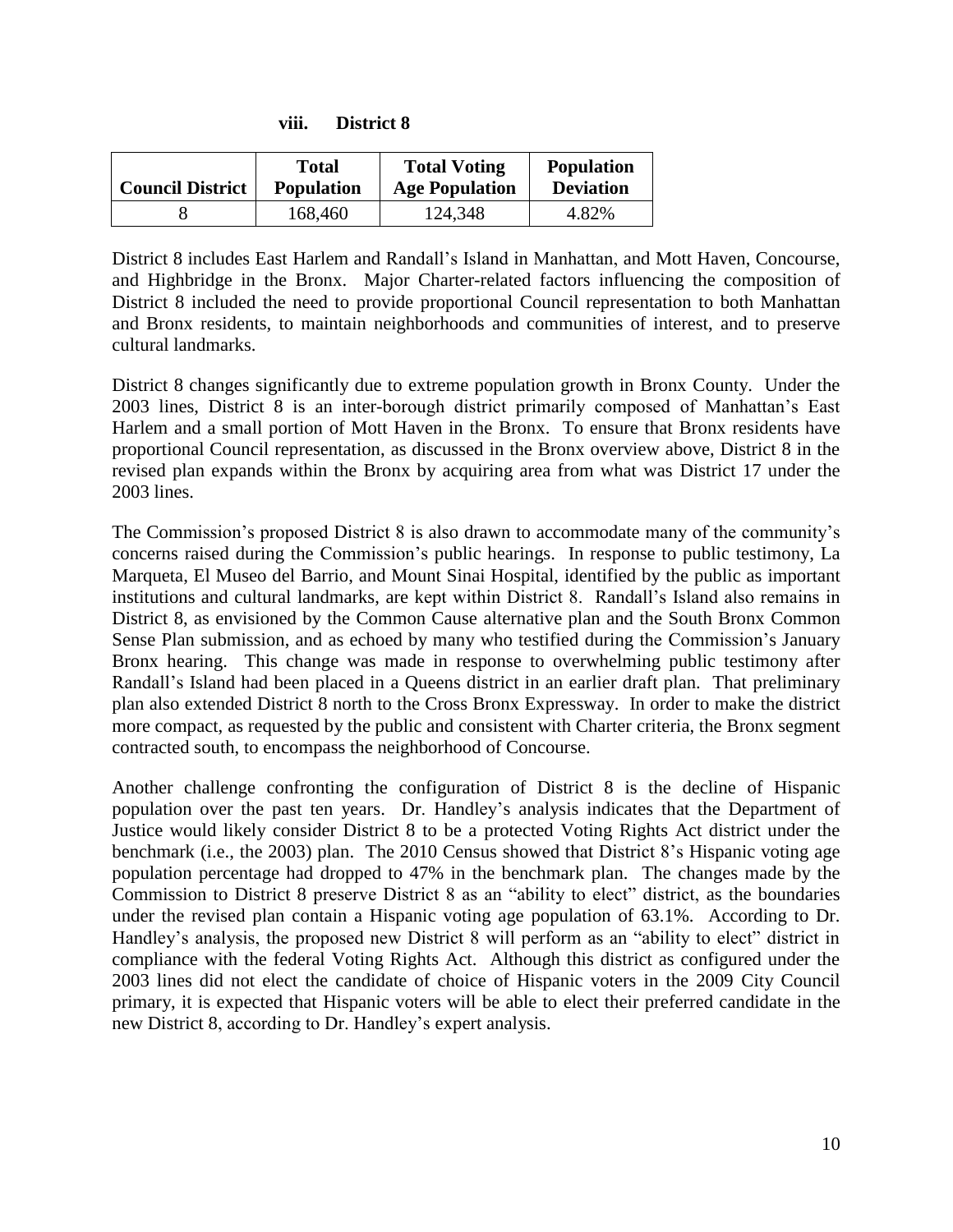| <b>Council District</b> | <b>Total</b>      | <b>Total Voting</b>   | <b>Population</b> |
|-------------------------|-------------------|-----------------------|-------------------|
|                         | <b>Population</b> | <b>Age Population</b> | <b>Deviation</b>  |
|                         | 160,288           | 125,310               | $-0.26%$          |

District 9 includes Central Harlem and parts of East Harlem. Although the district experienced a 6.1% increase in population, the Black population declined by almost 13%. In order to keep neighborhoods and communities of interest together, portions of Morningside Heights and Manhattan Valley were removed from District 9 (allowing Manhattan Valley to be contained wholly within District 7) and portions of Harlem above  $140<sup>th</sup>$  Street were added to this Central Harlem district. The shape of District 9 fairly comports with an alternative plan known as the "Unity Map," which was the product of several groups: LatinoJustice PRLDEF, Asian American Legal Defense and Education Fund (AALDEF), Center for Law and Social Justice (CLSJ), National Institute for Latino Policy (NILP), and La Fuente.

#### **x. District 10**

|                         | Total             | <b>Total Voting</b>   | <b>Population</b> |
|-------------------------|-------------------|-----------------------|-------------------|
| <b>Council District</b> | <b>Population</b> | <b>Age Population</b> | <b>Deviation</b>  |
| ' ()                    | 166,731           | 133,657               | 3.75%             |

District 10 consists of Washington Heights, Hudson Heights, Fort George, and Inwood. During the last decade, District 10 lost 9% of its population, leaving the district substantially underpopulated with 136,647 residents, almost 15% below the ideal population size. Therefore, the primary concern with District 10 is ensuring that the population size complies with the Constitution and Charter. The district was expanded west to include the entirety of northern Manhattan, some of which was previously part of District 7. This change also complies with the Charter's criteria of uniting neighborhoods, as the majority of Washington Heights and Inwood fall within the district's boundaries. The district's configuration is similar to the Unity Map alternative plan.

#### **b. BRONX COUNTY**

#### **xi. District 11**

| <b>Council District</b> | Total             | <b>Total Voting</b>   | <b>Population</b> |
|-------------------------|-------------------|-----------------------|-------------------|
|                         | <b>Population</b> | <b>Age Population</b> | <b>Deviation</b>  |
|                         | 153,044           | 119,695               | $-4.77\%$         |

District 11 encompasses the neighborhoods of Kingsbridge, Fieldston, Riverdale, North Riverdale, Jerome Park, Norwood, Van Cortlandt Village, Spuyten Duyvil, and a part of Woodlawn. Due to outsized population growth in District 12, and the ability of District 11 to acquire additional population, a portion of the Bronx Park East area was added to District 11 to achieve the proper population deviations for both districts.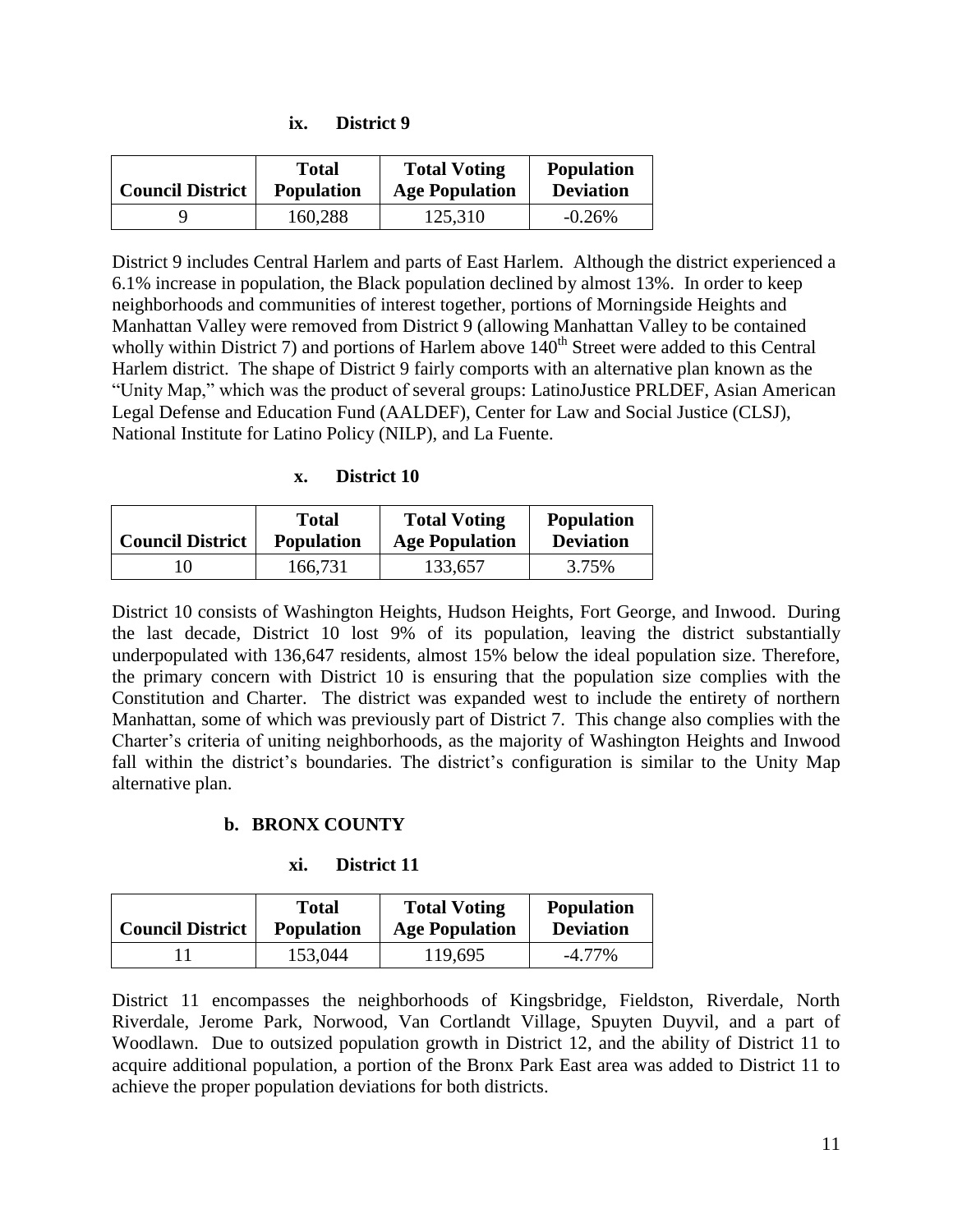| <b>Council District</b> | Total             | <b>Total Voting</b>   | <b>Population</b> |
|-------------------------|-------------------|-----------------------|-------------------|
|                         | <b>Population</b> | <b>Age Population</b> | <b>Deviation</b>  |
|                         | 166,555           | 125,961               | 3.64%             |

District 12 consists of Co-op City, Baychester, Eastchester, Edenwald, Laconia, Olinville, Williamsbridge, and a part of Wakefield. Under the 2003 lines, the district grew by almost 7% and was approximately 11,000 residents over the ideal population size. Consistent with the "one person, one vote" Constitutional standard and the New York City Charter, the district's population was adjusted to bring it within the proper population deviation.

#### **xiii. District 13**

| <b>Council District</b> | <b>Total</b>      | <b>Total Voting</b>   | <b>Population</b> |
|-------------------------|-------------------|-----------------------|-------------------|
|                         | <b>Population</b> | <b>Age Population</b> | <b>Deviation</b>  |
| 13                      | 156,276           | 123,116               | $-2.76%$          |

District 13 is comprised of the neighborhoods of Schuylerville, Pelham Gardens, Bronxwood, Bronxdale, Country Club, City Island, Throggs Neck, and Morris Park. The district's boundaries remain largely the same. Minor changes were made to the western boundary to decrease the population deviation and allow the Parkside NYCHA development to be unified in District 15 as requested in the public testimony. In response to public testimony, the revised plan keeps the Van Nest neighborhood in Districts 13 and 15 instead of dividing the area into three Council districts as proposed in a previous, preliminary plan. Additionally, the revised plan creates a new boundary in the area where Districts 12, 13, and 15 meet, allowing the districts to be more compact.

**xiv. District 14**

| <b>Council District</b> | Total             | <b>Total Voting</b>   | <b>Population</b> |
|-------------------------|-------------------|-----------------------|-------------------|
|                         | <b>Population</b> | <b>Age Population</b> | <b>Deviation</b>  |
| 4                       | 165,009           | 118,526               | 2.68%             |

District 14 includes Morris Heights, University Heights, and Fordham Manor. Under the 2003 lines, District 14 lost population and the 2010 Census showed the district was underpopulated from the ideal and needed to pick up population. In response to public testimony about parishioners being districted separately from their church, a community of interest was united by including Jerome Avenue and Grand Concourse, up to 198th Street, into the district, in addition to moving the district's eastern border to largely follow the Grand Concourse. Consistent with the "one person, one vote" Constitutional standard and the New York City Charter, these changes increased the district's population to an acceptable level, while adhering to the Charter districting criteria.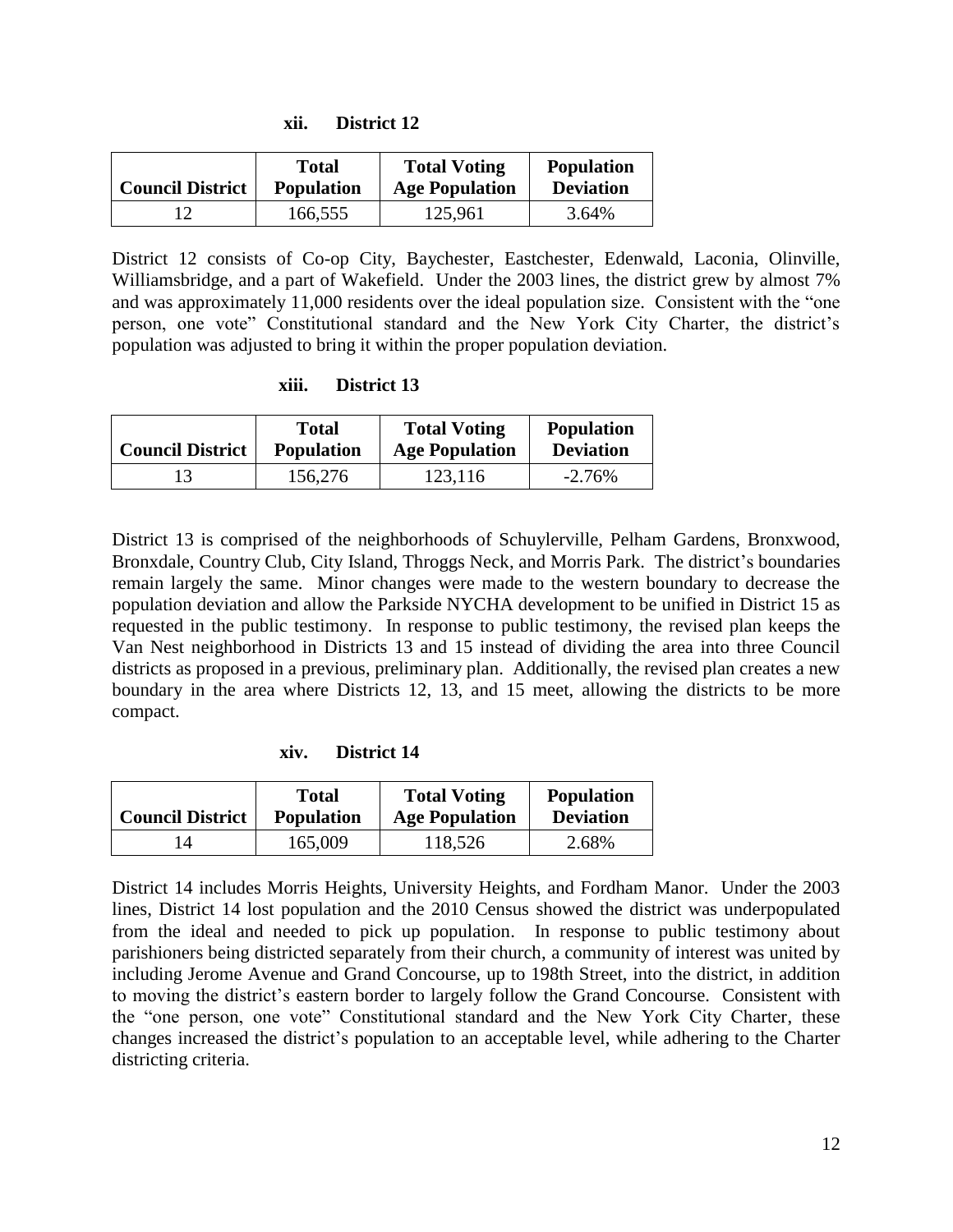| <b>Council District</b> | Total             | <b>Total Voting</b>   | <b>Population</b> |
|-------------------------|-------------------|-----------------------|-------------------|
|                         | <b>Population</b> | <b>Age Population</b> | <b>Deviation</b>  |
|                         | 168,524           | 119,696               | 4.86%             |

**xv. District 15**

District 15 covers Crotona, Belmont, Fordham Heights, Tremont, Van Nest, and a portion of Bronxwood. With a population of 167,995, the district was 5% above the ideal population size under the 2003 lines. In response to public testimony and the Charter criterion to keep communities of interest intact, the Parkside Houses were united into District 15. The revised plan keeps the Van Nest neighborhood in Districts 13 and 15 instead of dividing the area into three Council districts as proposed in the Preliminary Draft Plan. This shift also brings the New York Botanical Gardens into the district and unites the Botanical Gardens and Bronx Zoo in one district. The district's western border now follows the natural boundary of Grand Concourse.

#### **xvi. District 16**

| <b>Council District</b> | Total             | <b>Total Voting</b>   | <b>Population</b> |
|-------------------------|-------------------|-----------------------|-------------------|
|                         | <b>Population</b> | <b>Age Population</b> | <b>Deviation</b>  |
| 16                      | 163,322           | 113,600               | 1.63%             |

District 16 consists of Highbridge, East Morrisania, Claremont, and Concourse Village. Due to rapid growth in the last decade, the district was significantly overpopulated, with a population deviation of 10.7% above the ideal population size. In compliance with the Constitution and Charter mandate to ensure proportionate representation, District 16 shed population by relinquishing a portion of Morris Heights on its northern boundary. To keep neighborhoods and communities of interest intact, the Commission responded to public testimony by including Concourse Village, Highbridge, and Yankee Stadium in the district.

#### **xvii. District 17**

| <b>Council District</b> | Total             | <b>Total Voting</b>   | <b>Population</b> |
|-------------------------|-------------------|-----------------------|-------------------|
|                         | <b>Population</b> | <b>Age Population</b> | <b>Deviation</b>  |
|                         | 156,701           | 109,593               | $-2.49\%$         |

District 17 includes Hunts Point, Longwood, Port Morris, Woodstock, Foxhurst, and Claremont Village. Similar to District 16, District 17 experienced tremendous growth. The population deviation of approximately 13% over the ideal population size was rectified to ensure compliance with the Constitution and Charter mandate of equal population. District 17 is reconfigured by concentrating the district towards its eastern portion and shedding area on the western and southern boundaries. The shape of District 17 is largely the result of the contours of District 8 and District 16, both of which are preserved as "ability to elect" districts under the Voting Rights Act.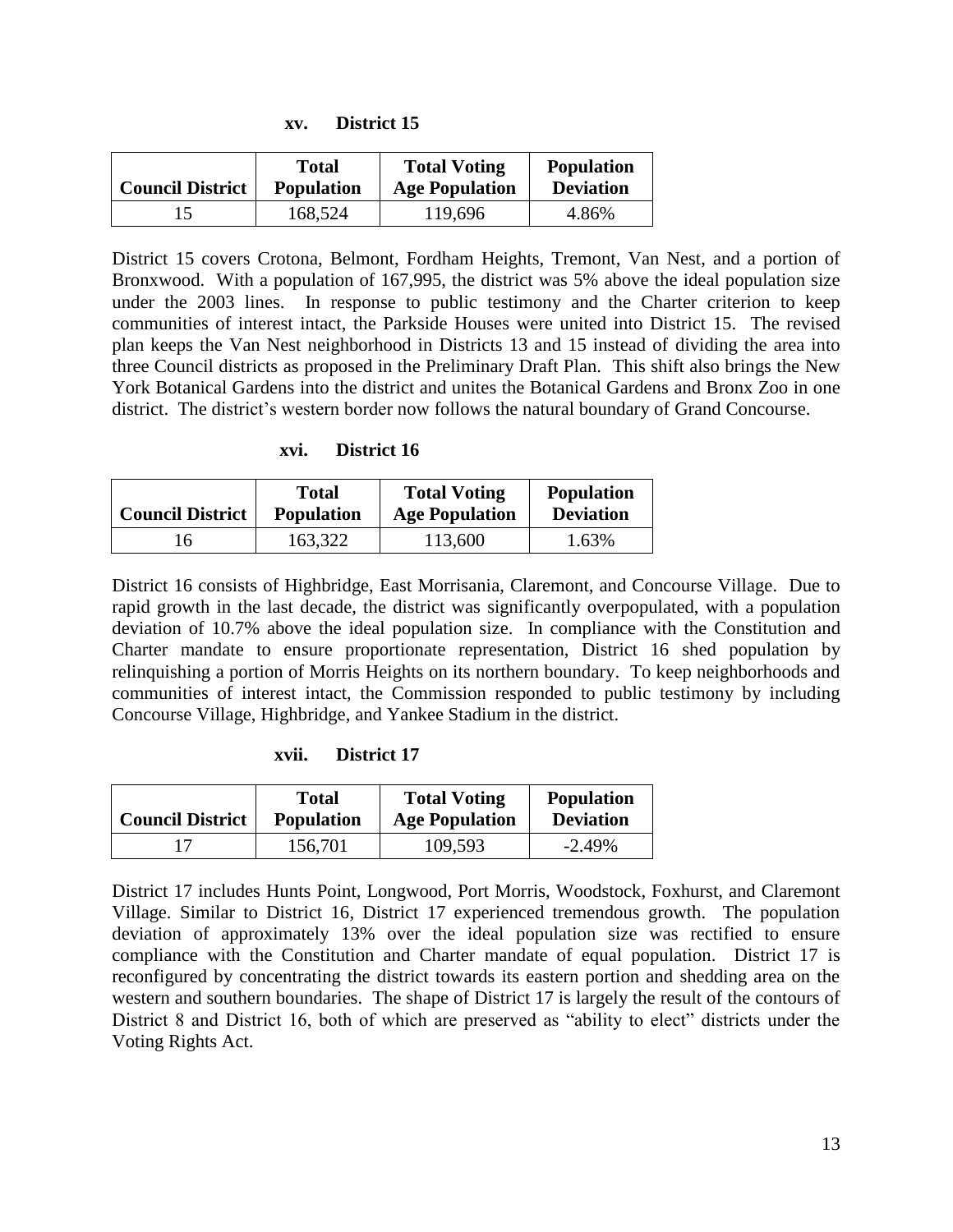| <b>Council District</b> | <b>Total</b>      | <b>Total Voting</b>   | <b>Population</b> |
|-------------------------|-------------------|-----------------------|-------------------|
|                         | <b>Population</b> | <b>Age Population</b> | <b>Deviation</b>  |
| 18                      | 165,654           | 121,722               | 3.08%             |

District 18 consists of Castle Hill, Clason Point, Parkchester, Park Versailles, Unionport, and Soundview. Under the 2003 lines, the district is approximately 6% above the ideal population size. To reduce population, portions of the neighborhoods of Soundview and Park Versailles are removed from the northwest portion of the district.

### **c. QUEENS COUNTY**

**xix. District 19**

| <b>Council District</b> | <b>Total</b>      | <b>Total Voting</b>   | <b>Population</b> |
|-------------------------|-------------------|-----------------------|-------------------|
|                         | <b>Population</b> | <b>Age Population</b> | <b>Deviation</b>  |
| ۱9                      | 156,332           | 127,331               | $-2.72\%$         |

District 19, located in northeast Queens, includes Auburndale, Bayside, Bay Terrace, Broadway-Flushing, Clearview, College Point, Douglaston, Little Neck, North Flushing, and Whitestone. The district lost population in the last decade and the boundaries were adjusted to bring the population closer to the ideal population size. With the natural boundary of the Long Island Sound to the north, the district expanded southward. In considering the district's boundaries, the Commission reviewed many pieces of testimony about neighborhoods and communities of interest. In fulfilling the Charter's mandate and in accordance with public testimony, the revised plan unifies the Broadway-Flushing area. For similar reasons, the revised plan places the lowdensity North Flushing area, as defined by Union Street going along 33rd Avenue, into District 19. The new plan also unites the neighborhood of Auburndale in the district. District 19's boundaries largely conform to the alternative plan proposed by Queens Civic Congress.

Many community advocates expressed a desire for Bayside Hills and Oakland Gardens to be united with the greater Bayside community in District 19 throughout the public hearings. However, this was not possible while still maintaining compliance with the Constitutional and Charter mandated population proportionality requirements. Maintaining the 48<sup>th</sup> Avenue Charter mandated population proportionality requirements. boundary also keeps the communities of Bayside Hills and Oakland Gardens together, while maintaining District 19 as a competitive district.

| XX. | District 20 |  |
|-----|-------------|--|
|     |             |  |

| <b>Council District</b> | <b>Total</b>      | <b>Total Voting</b>   | <b>Population</b> |
|-------------------------|-------------------|-----------------------|-------------------|
|                         | <b>Population</b> | <b>Age Population</b> | <b>Deviation</b>  |
| 20                      | 158,613           | 132,218               | $-1.30\%$         |

District 20 includes East Flushing, Flushing, Kissena Park, Murray Hill, and Queensboro Hill. Given District 20's natural boundaries of the Van Wyck Expressway to the west and the Long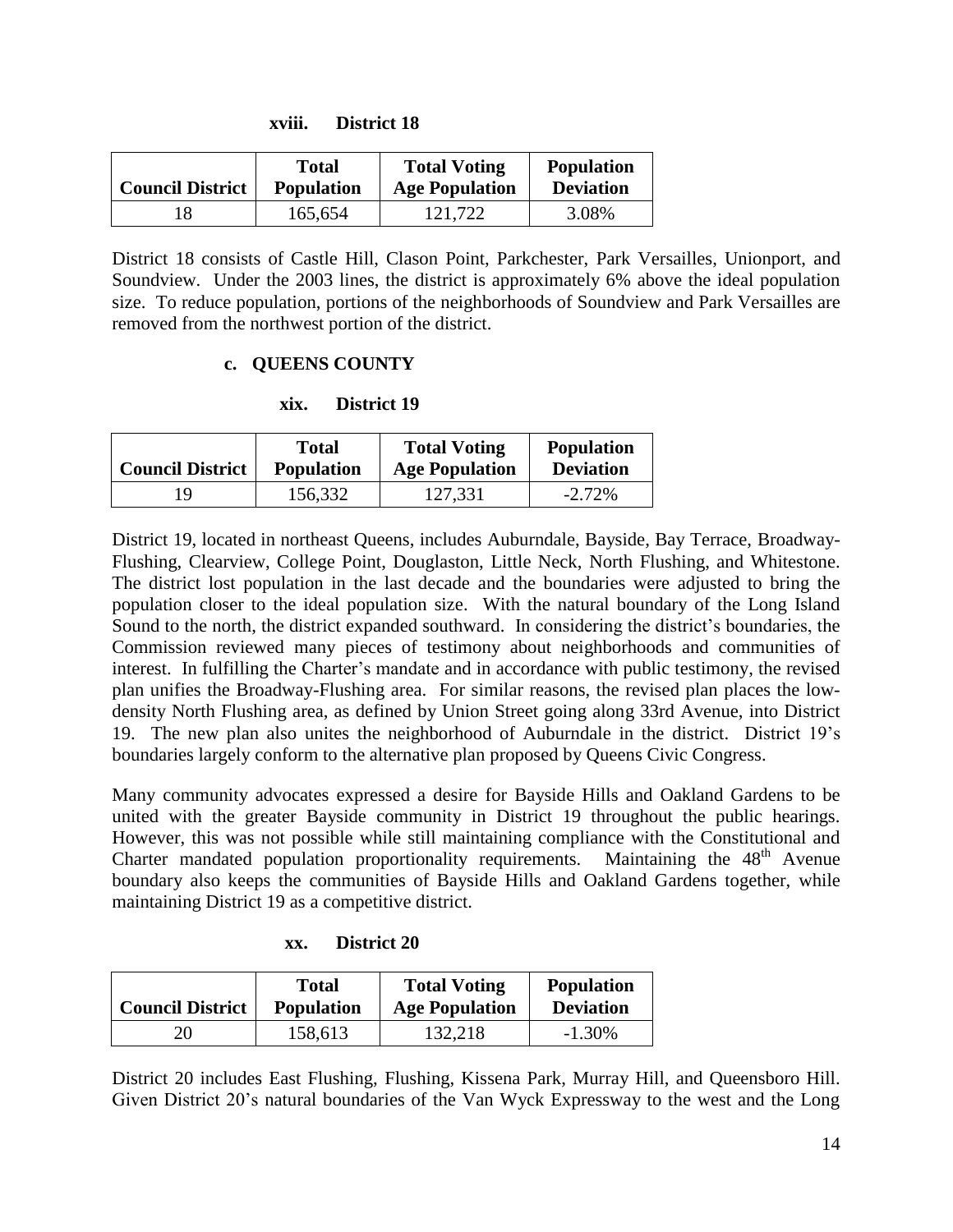Island Expressway to the south, the boundaries of District 20 are intricately tied to those of District 19. In accordance with the Charter, the revised plan conforms to public testimony and unites the Mitchell-Linden Co-ops, a community of interest, in District 20.

| <b>Council District</b> | Total             | <b>Total Voting</b>   | <b>Population</b> |
|-------------------------|-------------------|-----------------------|-------------------|
|                         | <b>Population</b> | <b>Age Population</b> | <b>Deviation</b>  |
|                         | 161.147           | 121,914               | 0.27%             |

District 21 is comprised of Corona, East Elmhurst, North Corona, and LaGuardia Airport. The district experienced a decade of growth, making it the most populous district in Queens with a population of 172,973. In adhering to the Charter to the maximum extent practicable, the district's boundaries are adjusted while keeping neighborhoods and communities of interest intact and ensuring that the district is contiguous. Under the revised plan, the district sheds portions of Elmhurst and East Elmhurst and brings in the additional areas of Corona and LaGuardia Airport. The lines also unite the majority of Corona in the district with the boundaries defined as Junction Boulevard to the west, Long Island Expressway to the south, and Flushing Meadow Park to the east. LeFrak City, which was in District 24 under the Preliminary Draft Plan, is moved into District 21, as it shares a community of interest with the larger Corona area, according to public testimony. The neighborhood of Elmhurst is also largely united in District 25.

**xxii. District 22**

| <b>Council District</b> | Total             | <b>Total Voting</b>   | <b>Population</b> |
|-------------------------|-------------------|-----------------------|-------------------|
|                         | <b>Population</b> | <b>Age Population</b> | <b>Deviation</b>  |
| 22                      | 159,059           | 135,360               | $-1.03\%$         |

District 22 consists of Astoria, Ditmars-Steinway, and Riker's Island. The district is an interborough district as it spans northwest Queens and Riker's Island, which is part of the Bronx. Due to significant population loss in the last decade, District 22 was underpopulated by almost 9% below the ideal population size under the benchmark (2003) plan. Because District 22 borders the East River, the district moves east into the current District 21 to acquire portions of East Elmhurst along  $31<sup>st</sup>$  Avenue. In response to public testimony, the Queensview Houses are fully united in the district.

| <b>Council District</b> | Total             | <b>Total Voting</b>   | <b>Population</b> |
|-------------------------|-------------------|-----------------------|-------------------|
|                         | <b>Population</b> | <b>Age Population</b> | <b>Deviation</b>  |
| 23                      | 152,767           | 123,084               | $-4.94\%$         |

District 23 covers Hollis, Queens Village, Little Neck, Bayside Hills, Bellerose, Floral Park, Glen Oaks, Hollis Hills, Fresh Meadows, and Oakland Gardens. Under the 2003 lines, the district was 9,000 people below the ideal population size. To increase the population within the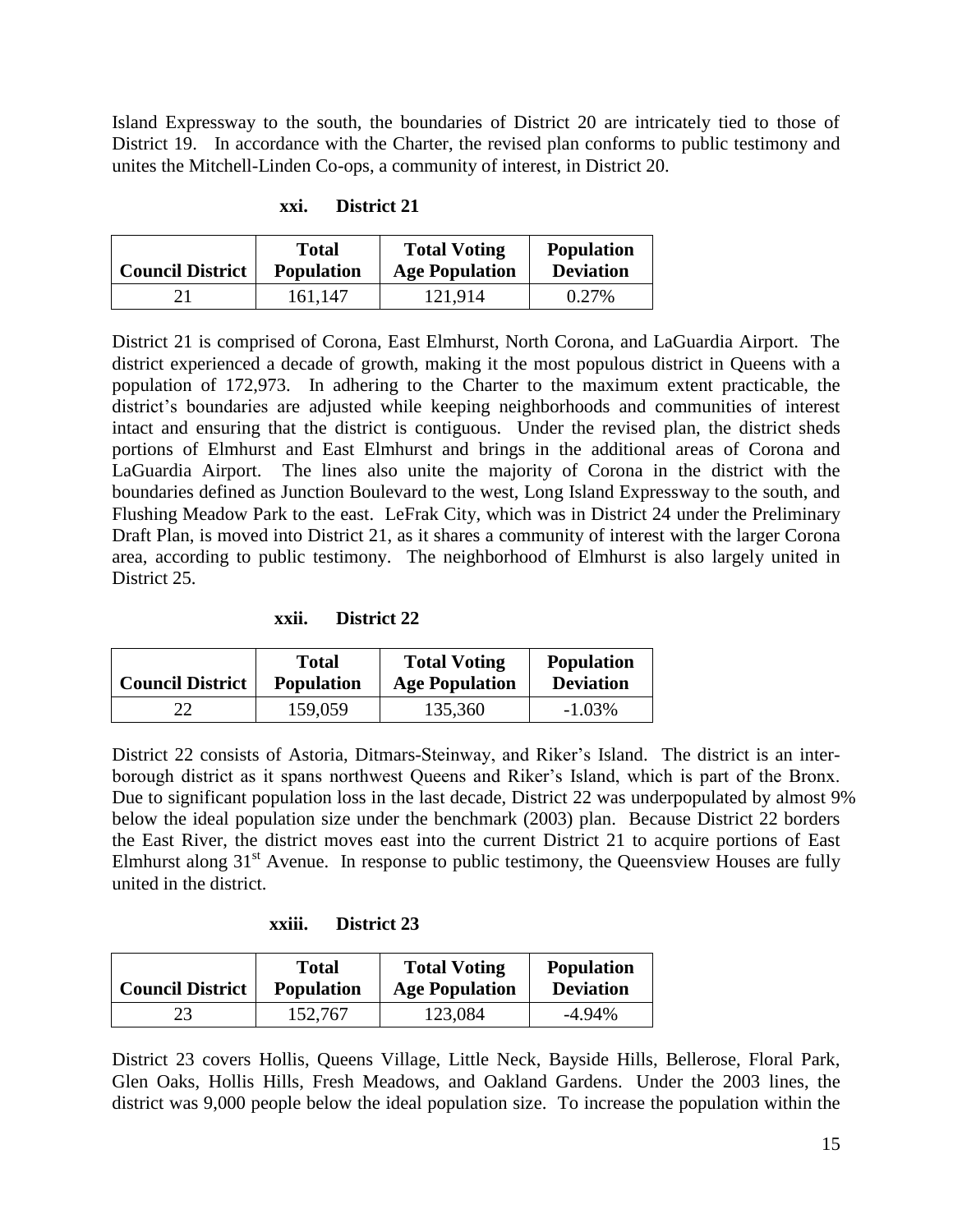district according to Constitutional and Charter equal population requirements, the district's boundaries expand slightly to include Bayside Hills, which shares a community of interest with Oakland Gardens, a neighborhood already in District 23. While many advocates wanted both of these communities to be included in District 19, this was not possible while still maintaining compliance with the Constitutional and Charter mandated population proportionality requirements.

| <b>Council District</b> | Total             | <b>Total Voting</b>   | <b>Population</b> |
|-------------------------|-------------------|-----------------------|-------------------|
|                         | <b>Population</b> | <b>Age Population</b> | <b>Deviation</b>  |
| 24                      | 154,559           | 122.144               | $-3.83\%$         |

District 24 includes Briarwood, Utopia, Hillcrest, Jamaica Estates, Jamaica Hills, and Kew Gardens Hills. Although the district gained population, the population remained within an acceptable range of deviation as required by the Constitution and Charter. In response to public testimony about the division in the Preliminary Draft Plan of Briarwood and Jamaica Hills, which together form a community of interest, the revised plan reunites these neighborhoods into District 24. The unification also has the desired effect of moving LeFrak City into District 21, allowing it to be joined with its community of interest.

**xxv. District 25**

| <b>Council District</b> | <b>Total</b>      | <b>Total Voting</b>   | <b>Population</b> |
|-------------------------|-------------------|-----------------------|-------------------|
|                         | <b>Population</b> | <b>Age Population</b> | <b>Deviation</b>  |
| 25                      | 166,070           | 133,741               | 3.34%             |

District 25 consists of Jackson Heights and Elmhurst. Although the district gained population, the population remained within an acceptable range of deviation as required by the Constitution and Charter. The new plan is largely a result of the Charter's mandate to keep intact neighborhoods and communities of interest and create a more compact district. The December 4<sup>th</sup> plan responded to the testimony of advocates and residents opposed to the division of Elmhurst in the Preliminary Draft Plan. As a result, Elmhurst and Jackson Heights are joined in District 25, largely following neighborhood boundaries proposed by AALDEF—Junction Boulevard, the Long Island Expressway, and the Brooklyn-Queens Expressway. Additionally, in response to public testimony, the Brulene Cooperatives, a community of interest, is fully contained in District 25.

**xxvi. District 26**

| <b>Council District</b> | <b>Total</b>      | <b>Total Voting</b>   | <b>Population</b> |
|-------------------------|-------------------|-----------------------|-------------------|
|                         | <b>Population</b> | <b>Age Population</b> | <b>Deviation</b>  |
| 26                      | 154,411           | 126,647               | $-3.92\%$         |

District 26 covers Astoria, Sunnyside, Woodside, and Long Island City. Although the district gained population, the population remained within the range of deviation required by the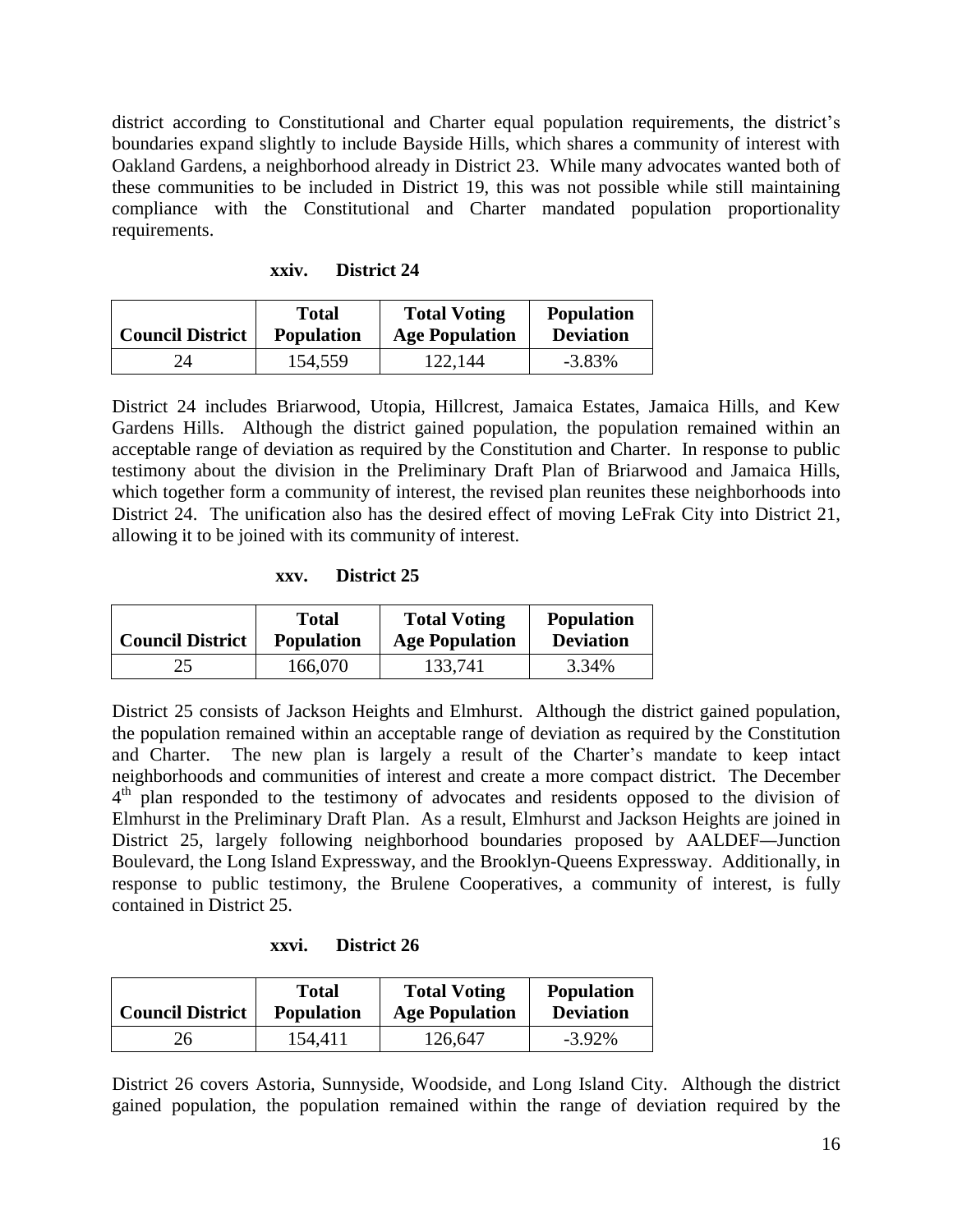Constitution and Charter. The changes in the district were made to unify neighborhoods by bringing more of Woodside into the district while ceding areas of Maspeth to District 30, allowing that neighborhood to be wholly contained within District 30.

#### **xxvii. District 27**

| <b>Council District</b> | Total             | <b>Total Voting</b>   | <b>Population</b> |
|-------------------------|-------------------|-----------------------|-------------------|
|                         | <b>Population</b> | <b>Age Population</b> | <b>Deviation</b>  |
|                         | 156,286           | 120,448               | $-2.75%$          |

District 27 is comprised of St. Albans, Hollis, Cambria Heights, Jamaica, Addisleigh Park, Rochdale, and Queens Village. Under the 2003 lines, District 27 is approximately 3% below the ideal population size. The revised plan complies with the Constitution and Charter and expands the boundaries to capture more population while also balancing the need to keep neighborhoods intact. In the Preliminary Draft Plan, a section of Cambria Heights was shifted into District 31. However, in response to public testimony, the boundary is restored to 121st Avenue and now also includes areas across from 121<sup>st</sup> Avenue to fully unite Cambria Heights within one district. The revised plan extends the southern border along Springfield Boulevard towards the Belt Parkway to include a portion of Rochdale into the district.

**xxviii. District 28**

| <b>Council District</b> | Total             | <b>Total Voting</b>   | <b>Population</b> |
|-------------------------|-------------------|-----------------------|-------------------|
|                         | <b>Population</b> | <b>Age Population</b> | <b>Deviation</b>  |
| 28                      | 168,443           | 126,798               | 4.81%             |

District 28 consists of Richmond Hill, South Ozone Park, South Jamaica, Rochdale Village, and John F. Kennedy Airport. Because the 2003 lines left the district almost 13,000 residents short of its ideal population, District 28 needed to expand and acquire additional population. As a result, the northern and western boundaries were shifted to encompass more of Richmond Hill and South Richmond Hill. This expansion also addressed the public testimony from the South Asian and Indo-Caribbean communities, which called for the unification of the Richmond Hill and South Ozone Park neighborhoods. Under the 2003 lines, this area was divided between four Council districts. The revised plan relies heavily on the boundaries proposed by the organizations Taking Our Seat and AALDEF in moving the western border of District 28 toward Woodhaven Boulevard to 100th Street in Richmond Hill. In doing so, the revised plan adheres to the Charter's mandate to provide fair and effective representation of racial and minority groups and to unite neighborhoods and communities of interest to the maximum extent practicable. The following landmarks of importance to the South Asian community are also included within District 28's boundaries: Jama Masjid Mosque, Richmond Hill High School, Thirumuti Temple, and the United Hindu Cultural Council Senior Center.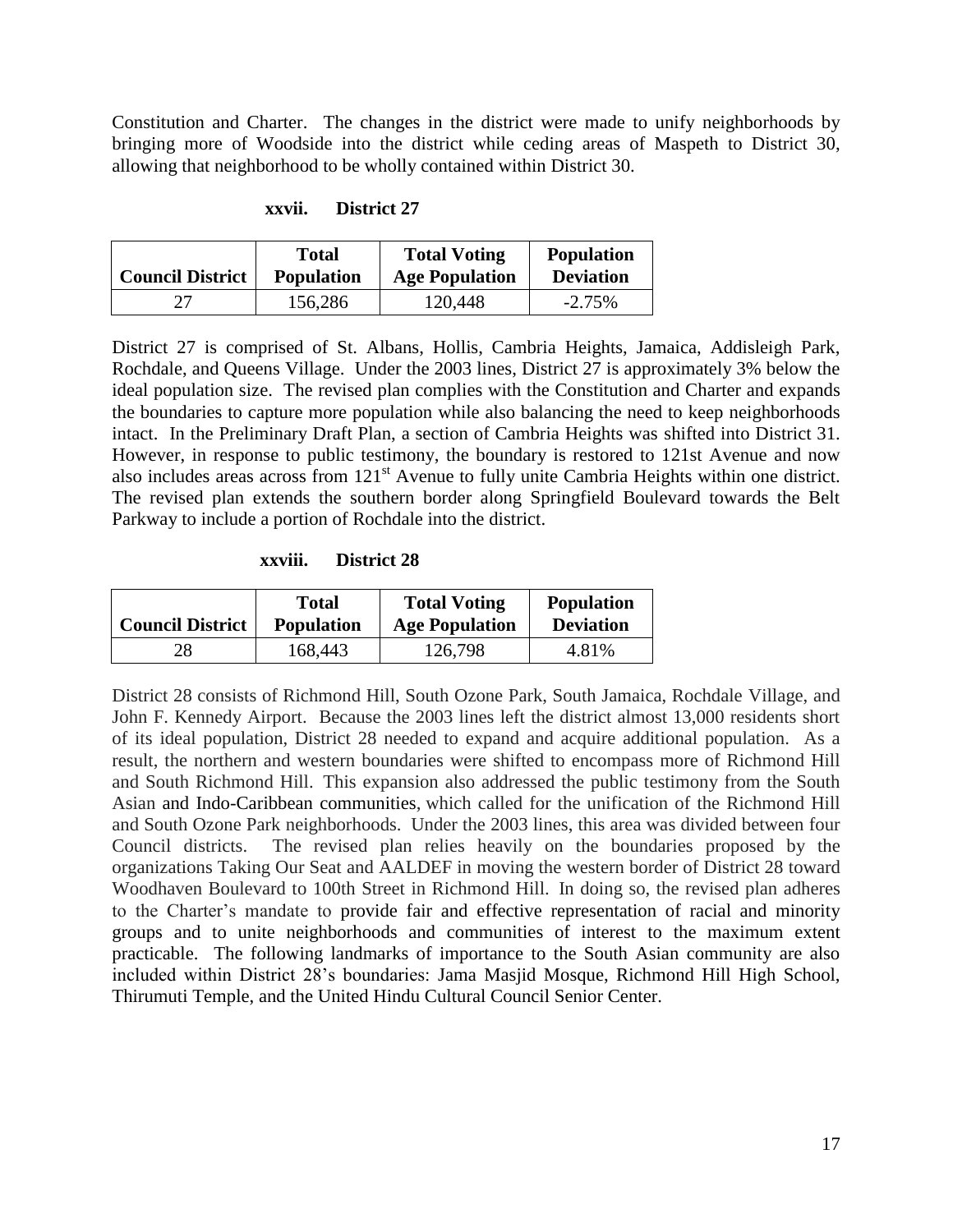| XXIX. | District 29 |
|-------|-------------|
|       |             |

| <b>Council District</b> | Total             | <b>Total Voting</b>   | <b>Population</b> |
|-------------------------|-------------------|-----------------------|-------------------|
|                         | <b>Population</b> | <b>Age Population</b> | <b>Deviation</b>  |
| 29                      | 154,989           | 128,736               | $-3.56\%$         |

District 29 includes Rego Park, Forest Hills, and Kew Gardens. Similar to District 28, District 29 was almost 8% short of meeting the ideal population size. In order to pick up population and rectify the population deviation, the district expands its northeastern border to the Grand Central Parkway to consolidate all of Forest Hills in District 19. The boundary shift also keeps Park City Co-ops, a community of interest, intact in District 29.

#### **xxx. District 30**

| <b>Council District</b> | <b>Total</b>      | <b>Total Voting</b>   | <b>Population</b> |
|-------------------------|-------------------|-----------------------|-------------------|
|                         | <b>Population</b> | <b>Age Population</b> | <b>Deviation</b>  |
| 30                      | 154,681           | 122,088               | $-3.75\%$         |

District 30 is comprised of the neighborhoods of Middle Village, Maspeth, Ridgewood, and Glendale. The district, which is within acceptable population deviation range, is adjusted to keep neighborhoods intact. Specifically, in response to public testimony, the revised plan is able to bring the entirety of Maspeth, as defined by Newtown Creek, the Brooklyn Queens Expressway and Queens Boulevard, into District 30.

#### **xxxi. District 31**

| <b>Council District</b> | <b>Total</b>      | <b>Total Voting</b>   | <b>Population</b> |
|-------------------------|-------------------|-----------------------|-------------------|
|                         | <b>Population</b> | <b>Age Population</b> | <b>Deviation</b>  |
| 31                      | 157,032           | 115,084               | $-2.29\%$         |

District 31 covers Laurelton, Rosedale, Springfield Gardens, and Far Rockaway. Although District 31 was only 25 residents above the ideal population size, the district boundaries were changed to accommodate the expansion of District 28, which was 8% under the ideal population size.

#### **xxxii. District 32**

| <b>Council District</b> | Total             | <b>Total Voting</b>   | <b>Population</b> |
|-------------------------|-------------------|-----------------------|-------------------|
|                         | <b>Population</b> | <b>Age Population</b> | <b>Deviation</b>  |
| 32                      | 155,955           | 121,173               | $-2.96\%$         |

District 32 consists of Belle Harbor, Breezy Point, Broad Channel, Hamilton Beach, Howard Beach, Lindenwood, Neponsit, Ozone Park, Rockaway Park, and Woodhaven. The district's northern and eastern borders change due to "ripple effects" from uniting communities of interest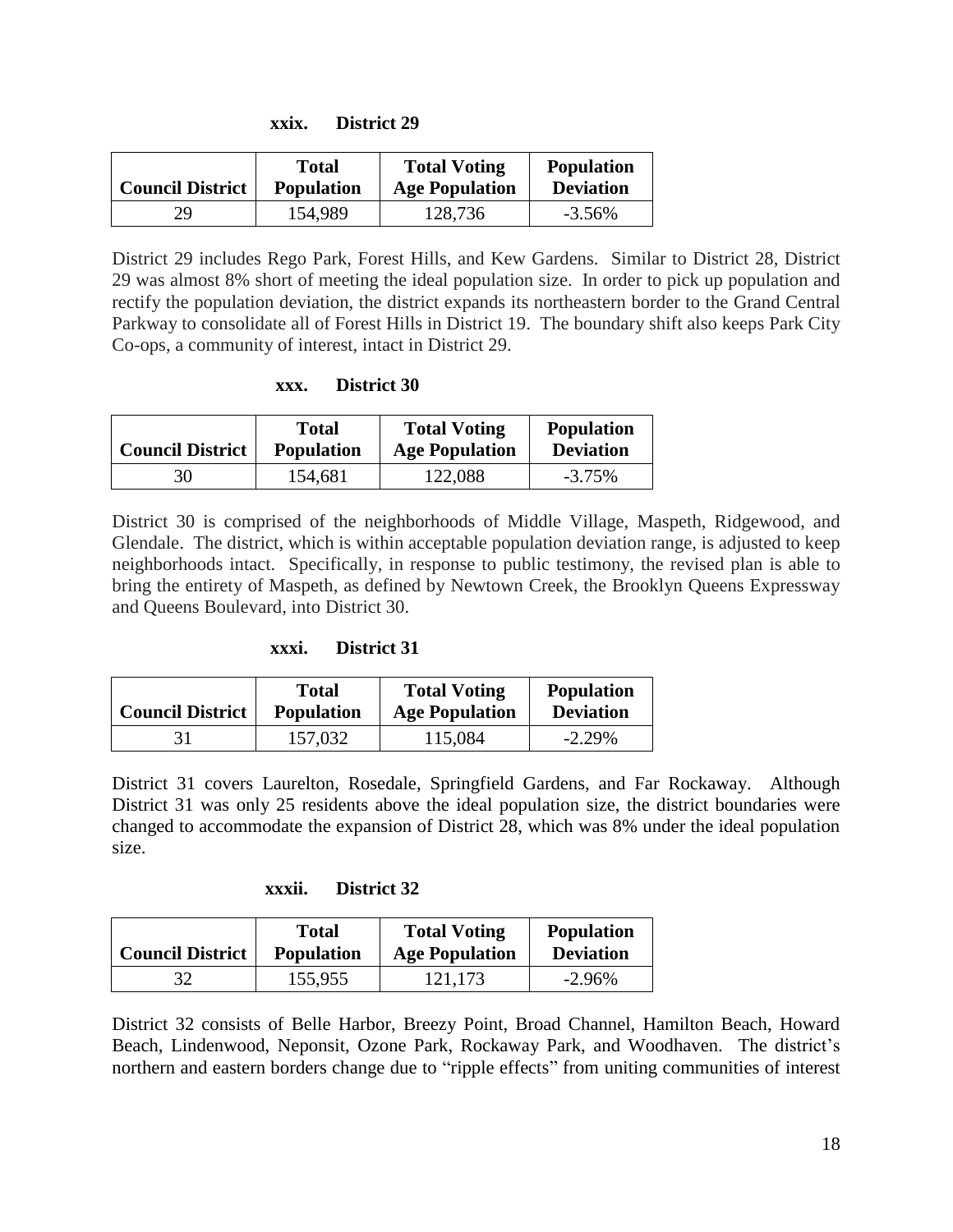in District 28 and to ensure that District 30 is within the acceptable range of population deviation. In response to public testimony, Dayton Towers are brought back into the district.

### **d. KINGS COUNTY**

#### **xxxiii. District 33**

| <b>Council District</b> | Total             | <b>Total Voting</b>   | <b>Population</b> |
|-------------------------|-------------------|-----------------------|-------------------|
|                         | <b>Population</b> | <b>Age Population</b> | <b>Deviation</b>  |
| 33                      | 161,372           | 119,618               | 0.41%             |

District 33 includes the neighborhoods of Greenpoint, Williamsburg, Boerum Hill, Brooklyn Heights, DUMBO, and Vinegar Hill. Under the 2003 lines, the district is above the ideal population size at 170,965 residents. In compliance with the Charter's mandate to minimize population deviation and keep neighborhoods intact, the district's southern boundary shifts and withdraws from Park Slope, allowing that neighborhood to be unified within District 39. Flatbush Avenue continues to serve as a natural boundary between Districts 33, 35, and 39. District 33 also gains territory south of its pre-existing Flushing Avenue boundary in order to bring in a Hasidic Jewish community that shares commonality of interests with other communities in District 33. This addition to District 33 also helps maintain Districts 35 and 36 as effective "ability to elect" districts in compliance with the Voting Rights Act. Finally, in the Preliminary Draft Plan, the Broadway Triangle area was shifted to District 34. In response to public testimony about zoning and other implications of this change, the revised plan reunites this area with its community of interest in District 33.

**xxxiv. District 34**

|                         | <b>Total</b>      | <b>Total Voting</b>   | <b>Population</b> |
|-------------------------|-------------------|-----------------------|-------------------|
| <b>Council District</b> | <b>Population</b> | <b>Age Population</b> | <b>Deviation</b>  |
| 34                      | 155,276           | 123,505               | $-3.38\%$         |

District 34, an inter-borough district, covers Williamsburg and Bushwick in Brooklyn and Ridgewood in Queens. The district remains almost identical to the current district.

#### **xxxv. District 35**

| <b>Council District</b> | Total             | <b>Total Voting</b>   | <b>Population</b> |
|-------------------------|-------------------|-----------------------|-------------------|
|                         | <b>Population</b> | <b>Age Population</b> | <b>Deviation</b>  |
| 35                      | 152,804           | 123,216               | $-4.92\%$         |

District 35 is comprised of Clinton Hill, Fort Greene, Crown Heights, Prospect Heights, and Bedford-Stuyvesant. Under the 2003 lines, the district is 5% under the ideal population size. As the district is likely to be considered a protected district under the Voting Rights Act, the area south of Flushing Avenue is placed in neighboring District 33 to unite a community of interest and to preserve District 35's status as an "ability to elect" district. In a previous plan, the border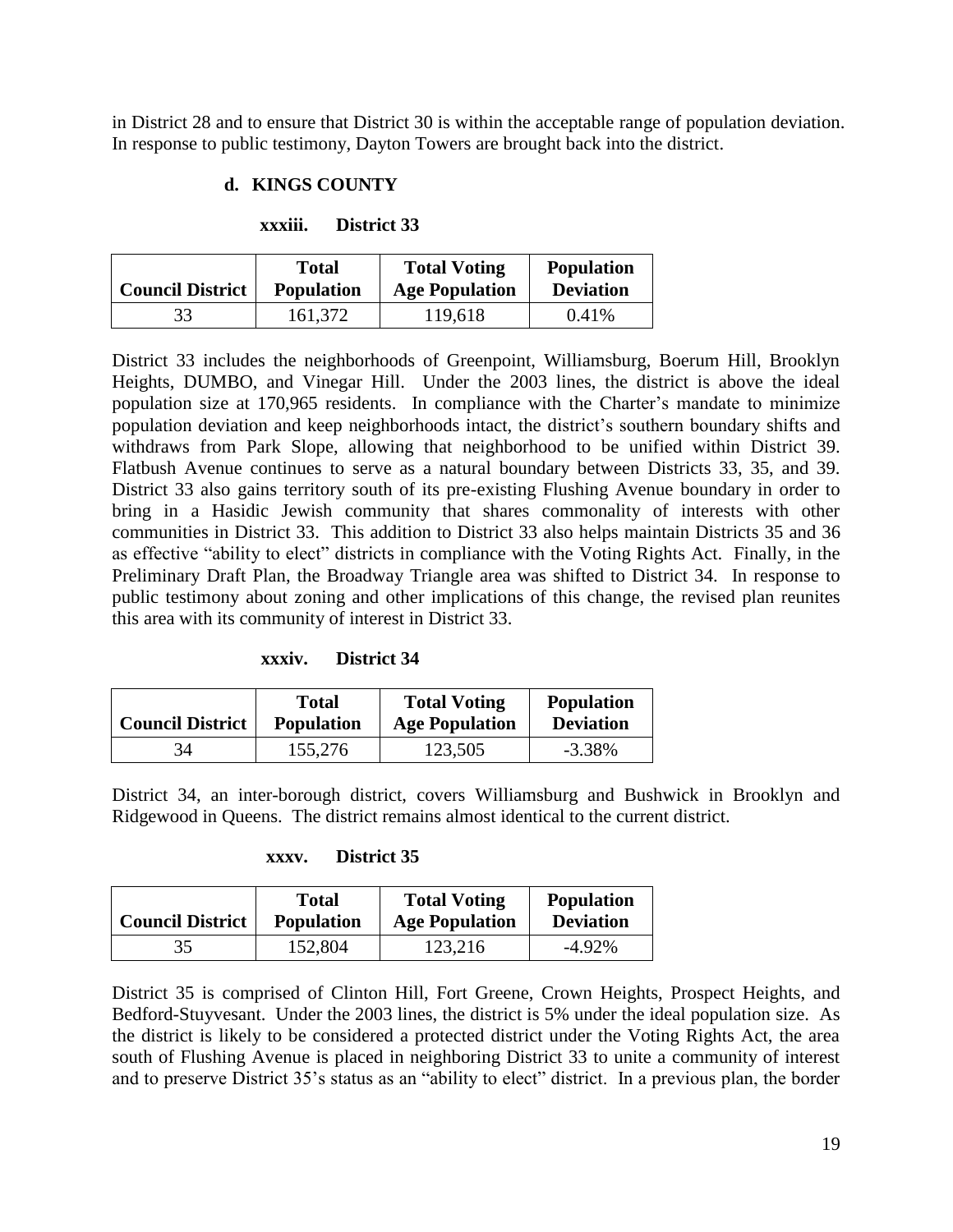between Districts 35 and 40 was at Lincoln Road; however, this border is restored to Empire Boulevard in response to public testimony.

| <b>Council District</b> | <b>Total</b>      | <b>Total Voting</b>   | <b>Population</b> |
|-------------------------|-------------------|-----------------------|-------------------|
|                         | <b>Population</b> | <b>Age Population</b> | <b>Deviation</b>  |
| 36                      | 152,846           | 116,404               | $-4.89\%$         |

**xxxvi. District 36**

District 36 covers Bedford-Stuyvesant and Crown Heights. It is one of several Central Brooklyn districts that experienced a significant loss in population in the past decade. The 2003 boundaries leave the district over 10,000 residents short of the ideal population size. The district shifts westward to gain population in accordance with the Constitution and Charter mandate to equalize population.

#### **xxxvii. District 37**

|                         | Total             | <b>Total Voting</b>   | <b>Population</b> |
|-------------------------|-------------------|-----------------------|-------------------|
| <b>Council District</b> | <b>Population</b> | <b>Age Population</b> | <b>Deviation</b>  |
|                         | 152,880           | 110,642               | $-4.87\%$         |

District 37 includes East New York, Bushwick, Cypress Hills, City Line, Ocean Hill-Brownsville, and Wyckoff Heights. No major alterations are made to the district's boundaries. The Commission heard testimony about the South Asian community of interest that exists between City Line and Ozone Park, a neighborhood in District 32. However, the desire to unite these two areas cannot be accommodated since the Charter only allows one inter-borough district. Changing the inter-borough district from District 34 would necessitate significant and disruptive changes to many other districts.

#### **xxxviii. District 38**

| <b>Council District</b> | <b>Total</b>      | <b>Total Voting</b>   | <b>Population</b> |
|-------------------------|-------------------|-----------------------|-------------------|
|                         | <b>Population</b> | <b>Age Population</b> | <b>Deviation</b>  |
| 38                      | 168,310           | 128,337               | 4.73%             |

District 38 consists of Greenwood, Red Hook, and Sunset Park. The district, which was within an acceptable range of population deviation, was changed to keep neighborhoods intact. Specifically, at the northern boundary, the district sheds a portion of Gowanus, allowing the neighborhood to be united in District 39. The Commission heard considerable testimony in favor of the boundaries that includes both sides of 8th Avenue within the district, and the revised plan reflects that request.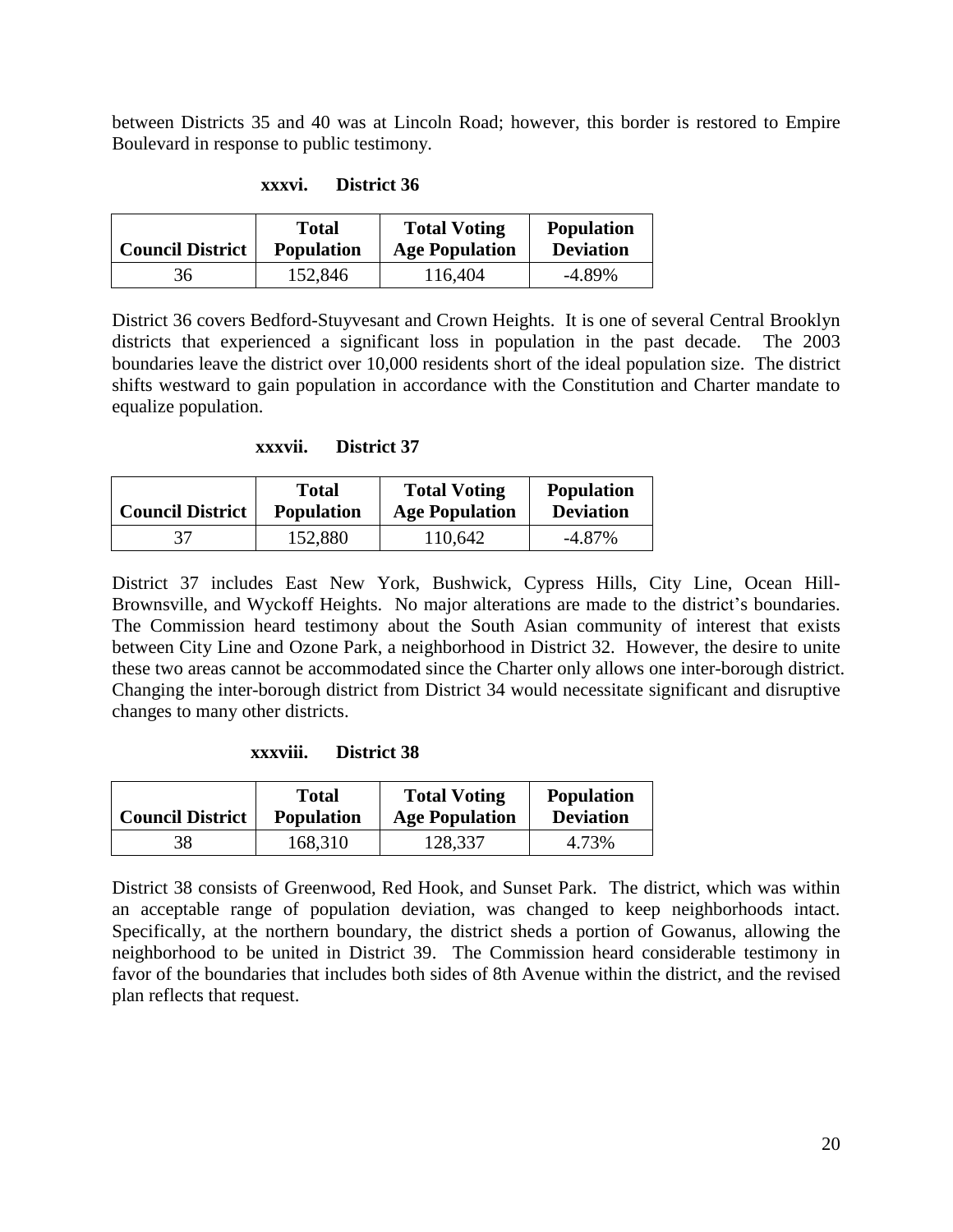| XXXIX. | <b>District 39</b> |  |
|--------|--------------------|--|
|--------|--------------------|--|

| <b>Council District</b> | Total             | <b>Total Voting</b>   | <b>Population</b> |
|-------------------------|-------------------|-----------------------|-------------------|
|                         | <b>Population</b> | <b>Age Population</b> | <b>Deviation</b>  |
| 39                      | 162,456           | 126,535               | 1.09%             |

District 39 contains Carroll Gardens, Gowanus, Park Slope, Windsor Terrace, Kensington, Prospect Park, and part of Borough Park. The district, which was within an acceptable range of population deviation, is configured to keep neighborhoods intact. Specifically, the revised plan unifies the neighborhoods of Park Slope, Carroll Gardens, and Gowanus. The new lines allow District 39 to retain the same general shape.

#### **xl. District 40**

| <b>Council District</b> | <b>Total</b>      | <b>Total Voting</b>   | <b>Population</b> |
|-------------------------|-------------------|-----------------------|-------------------|
|                         | <b>Population</b> | <b>Age Population</b> | <b>Deviation</b>  |
| 40                      | 152,861           | 117,871               | $-4.88\%$         |

District 40 covers Ditmas Park, East Flatbush, Flatbush, Lefferts Gardens, and Prospect Park South. Over the last decade, the Black population in Central Brooklyn declined significantly. Under the 2003 lines, the district is 13,000 residents short of reaching the ideal population size. In order to comply with the Constitution and Charter equal population requirements, the revised plan expands the district on its southwestern border to add a portion of Kensington. Due to public testimony about a community of interest, the boundary between Districts 35 and 40 is restored to Empire Boulevard between the Preliminary Draft Plan and the revised plan.

#### **xli. District 41**

| <b>Council District</b> | Total             | <b>Total Voting</b>   | <b>Population</b> |
|-------------------------|-------------------|-----------------------|-------------------|
|                         | <b>Population</b> | <b>Age Population</b> | <b>Deviation</b>  |
|                         | 152,964           | 112,229               | -4.82%            |

District 41 encompasses part of Bedford-Stuyvesant, Ocean Hill-Brownsville, East Flatbush and Crown Heights. The revised lines largely maintain District 41's shape.

#### **xlii. District 42**

| <b>Council District</b> | Total             | <b>Total Voting</b>   | <b>Population</b> |
|-------------------------|-------------------|-----------------------|-------------------|
|                         | <b>Population</b> | <b>Age Population</b> | <b>Deviation</b>  |
|                         | 152,776           | 111,160               | -4.94%            |

District 42 is comprised of East New York and Brownsville. Under the 2003 lines, District 42 is approximately 5,500 residents over the ideal population size. The district's configuration is a result of the Commission's decision to unite neighborhoods and communities of interest in District 46, specifically Bay View Towers and Canarsie. Additionally, District 42 expands into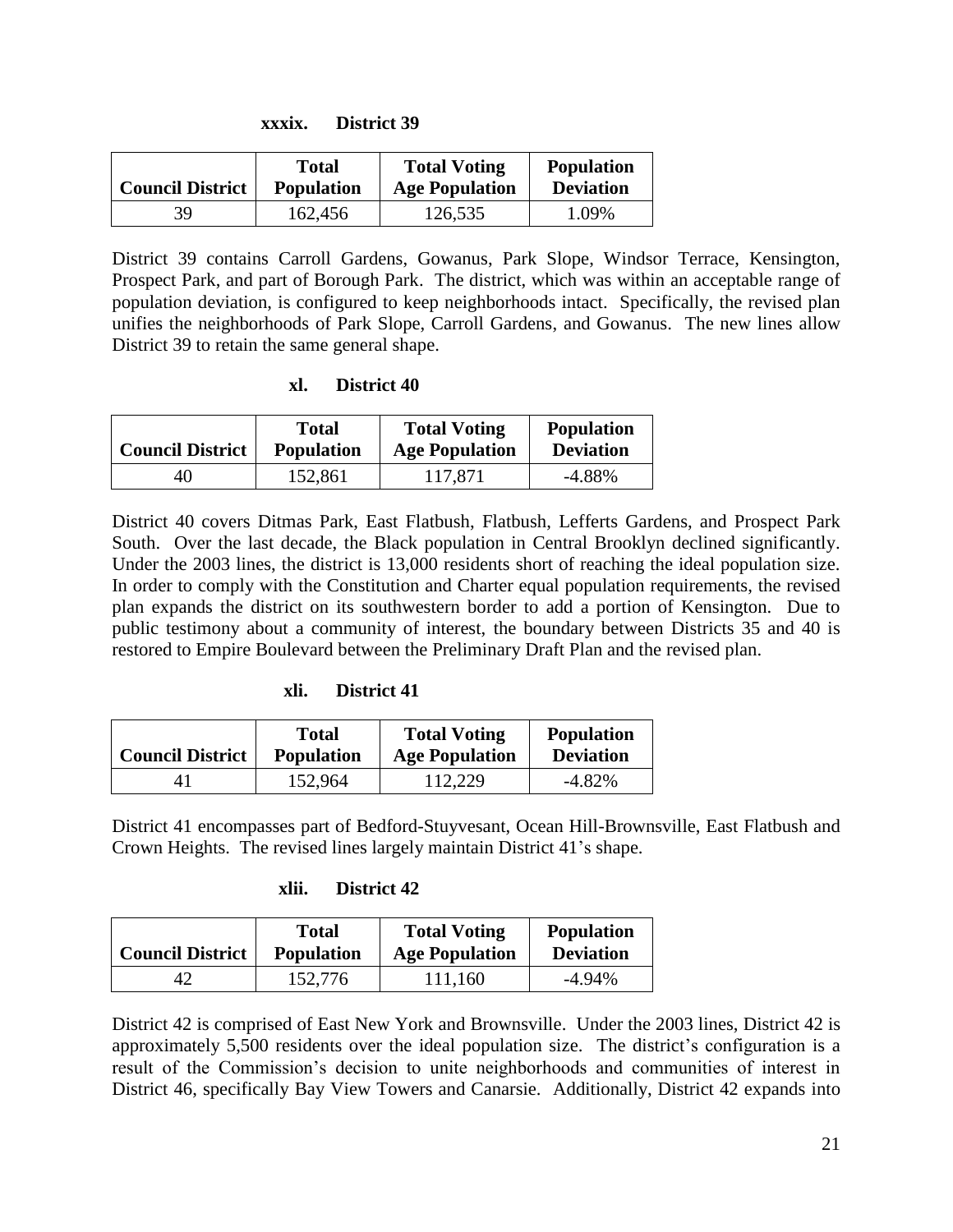East New York so that areas from its Central Brooklyn border can be shifted to adjacent districts that are below ideal population size.

| <b>Council District</b> | Total             | <b>Total Voting</b>   | <b>Population</b> |
|-------------------------|-------------------|-----------------------|-------------------|
|                         | <b>Population</b> | <b>Age Population</b> | <b>Deviation</b>  |
| 43                      | 168,392           | 135,595               | 4.78%             |

### **xliii. District 43**

District 43 covers Bay Ridge, Bath Beach, Bensonhurst, and Dyker Heights. Due to a 5% growth rate in Staten Island and the borough's ability to contain three districts within its borders, there is no longer a need for an inter-borough district shared between Brooklyn and Staten Island. As a result, District 43 regains portions of Bath Beach and Dyker Heights. The district also extends southeastwardly along the coastline to fully unite parkland and recreational lanes along Shore Road, starting at Owl's Head Park and ending at Calvert Vaux Park.

#### **xliv. District 44**

| <b>Council District</b> | Total             | <b>Total Voting</b>   | <b>Population</b> |
|-------------------------|-------------------|-----------------------|-------------------|
|                         | <b>Population</b> | <b>Age Population</b> | <b>Deviation</b>  |
| 44                      | 157,613           | 105,811               | $-1.93\%$         |

District 44 consists of Borough Park, Midwood, and Mapleton. The district, which was within an acceptable range of population deviation, is changed to keep neighborhoods and communities of interest intact. In response to public testimony from groups and individuals including the Sephardic Community Federation and Congregation Beth Torah, the revised plan unites the Sephardic Jewish community—the areas of East 19th Street to Coney Island Avenue, from Avenue I to M—in District 44.

#### **xlv. District 45**

| <b>Council District</b> | Total             | <b>Total Voting</b>   | <b>Population</b> |
|-------------------------|-------------------|-----------------------|-------------------|
|                         | <b>Population</b> | <b>Age Population</b> | <b>Deviation</b>  |
| 45                      | 153,543           | 116,518               | $-4.46\%$         |

District 45, in Central Brooklyn, includes Flatbush, East Flatbush, Flatlands, and Midwood. Under the 2003 lines, the district is the least populous district in Brooklyn and deviated 12%, approximately 20,000 residents underpopulated, from the ideal population size. In compliance with the Constitution and Charter, the district's population is increased by expanding the boundary on the southern border into Midwood. Additionally, Victorian Flatbush, a neighborhood which is enclosed by Foster Avenue and Coney Island Avenue, is added to District 45 in response to public testimony.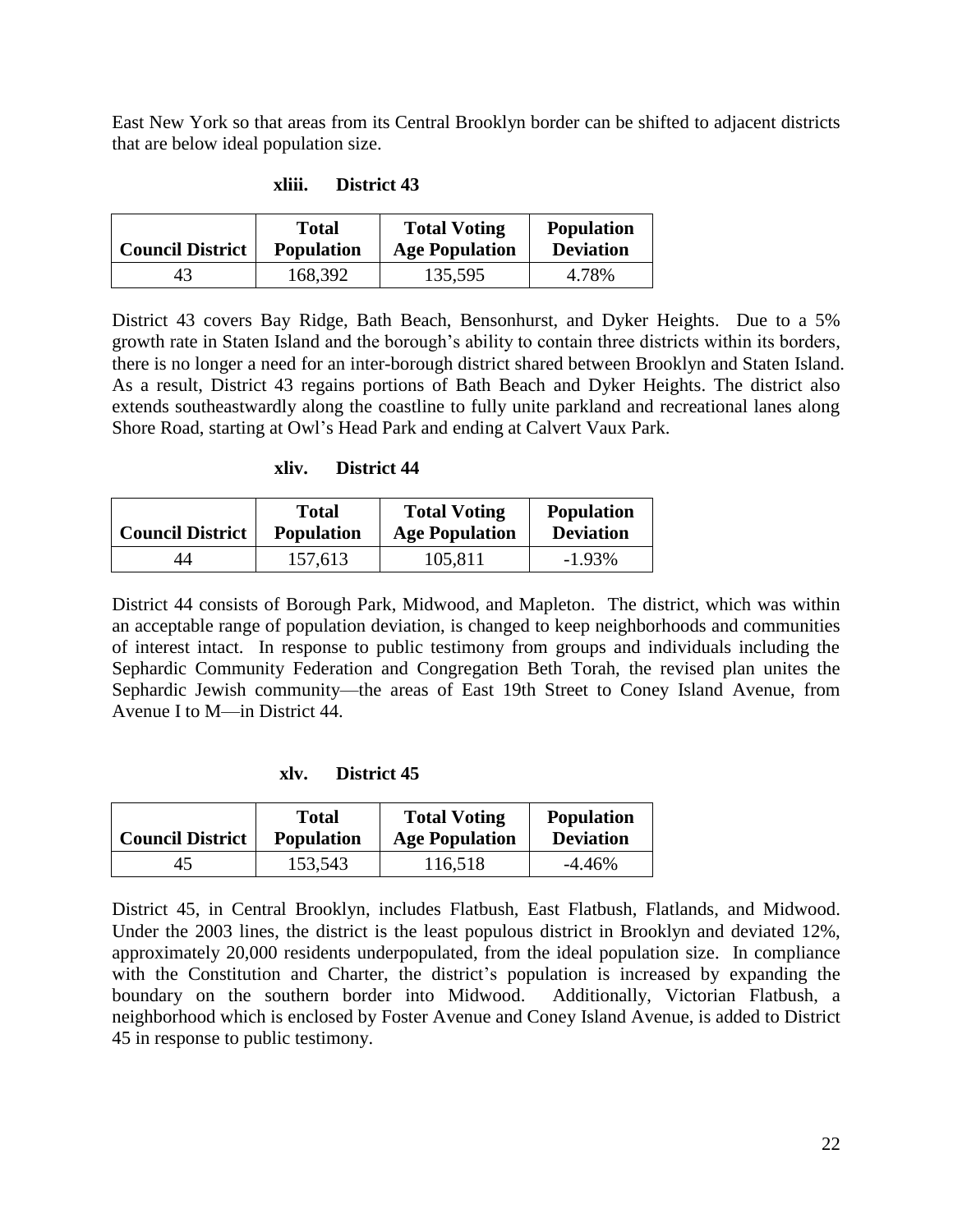| <b>Council District</b> | Total             | <b>Total Voting</b>   | <b>Population</b> |
|-------------------------|-------------------|-----------------------|-------------------|
|                         | <b>Population</b> | <b>Age Population</b> | <b>Deviation</b>  |
| 46                      | 167,505           | 129,190               | 4.23%             |

**xlvi. District 46**

District 46 includes Bergen Beach, Gerritsen Beach, Canarsie, Flatlands, Marine Park, and Mill Basin. In compliance with the Charter criterion of keeping neighborhoods intact, Canarsie is now united and included within the district. Additionally, Bay View Houses, which was previously in District 42, is moved in District 46 after the Commission heard testimony indicating that the 2003 lines divided the community of interest that is shared between that development and the neighborhood of Canarsie.

The revised plan lines remain the same as those in the Commission's December  $4<sup>th</sup>$  plan, which was heavily influenced by the Unity Group's alternative plan that creates a new "opportunity to elect" district for minority voters. According to Dr. Handley's analysis, these changes appear to provide Black residents in this district with an opportunity to elect their candidate of choice to the Council for the first time.

| <b>Council District</b> | <b>Total</b>      | <b>Total Voting</b>   | <b>Population</b> |
|-------------------------|-------------------|-----------------------|-------------------|
|                         | <b>Population</b> | <b>Age Population</b> | <b>Deviation</b>  |
| 47                      | 168,410           | 131,841               | 4.79%             |

District 47 encompasses Gravesend, Coney Island, Sea Gate, and Bensonhurst. The district, which was within an acceptable range of population deviation, is changed to keep neighborhoods and communities of interest intact. Specifically, the revised plan attempts to respond to the concerns of AALDEF and the ACCORD to unite the communities of interest in Bensonhurst, Gravesend, and Bath Beach. The revised plan is informed by the testimony of and the alternative plan submitted by OCA-NY.

**xlviii. District 48**

| <b>Council District</b> | Total             | <b>Total Voting</b>   | <b>Population</b> |
|-------------------------|-------------------|-----------------------|-------------------|
|                         | <b>Population</b> | <b>Age Population</b> | <b>Deviation</b>  |
| 48                      | 167,579           | 136,012               | 4.27%             |

District 48 is comprised of Manhattan Beach, Brighton Beach, Sheepshead Bay, and Midwood. The district is shaped by the Charter's criterion to keep communities of interest intact and is influenced by the need to maintain District 45 as an "ability to elect" district under the Voting Rights Act and the creation of District 46 as a potential "opportunity-to-elect" district. The revised plan unites the Russian-American community in Brighton Beach, Manhattan Beach, and the housing complexes west of Coney Island Avenue. The northern boundary retracts to relinquish a portion of Midwood so that District 45 could gain population to be within the